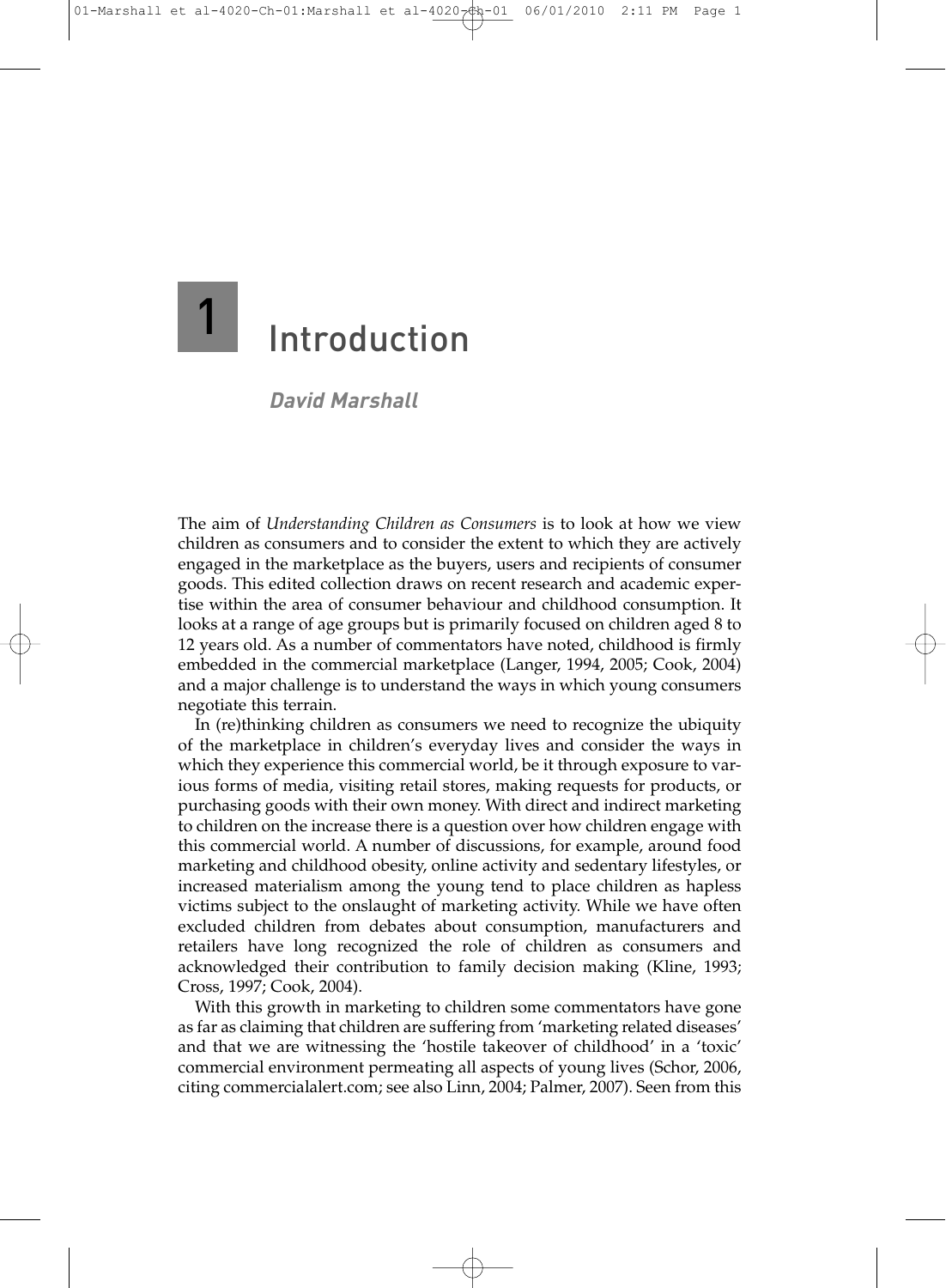perspective, this once commercial-free arena of childhood is increasingly populated with attempts to 'lure' young consumers, and their parents, into ever more consumption, with a variety of devious tactics that include recruiting children to promote products in the playground and online through social networking sites, as well as by using a variety of promotional tactics that 'play on their dreams and exploit their vulnerabilities' (Mayo and Nairn, 2009: xvii). Underpinning this moralising is an assumption about children as 'consumers' and a question over the extent to which they are either vulnerable and exploited in the commercial environment to which they are exposed or competent and savvied individuals. As Cook (2004: 7) notes, 'The dichotomous construction of the exploited child and the empowered child arises from a lingering tension between markets and moral sentiment: it is a tension which, at least since the beginning of industrialisation, continues to inform considerations of childhood'. Resolution of this tension, according to Cook, occurs where goods are considered beneficial and functional, as is the case with educational goods, or when children are seen as full *persons* who desire goods and can exhibit some degree of agency. Gunter and Furnham (1998: 7) argue that children resemble other (adult) consumers in many ways and exhibit a degree of sophistication and pragmatism in their approach to the marketplace to the extent that they are both 'active and discerning' in their consumption. Similar views are expressed by David Buckingham (2000, 2006, 2008) in his accounts of children and media. One only needs to consider their knowledge about latest toys, or the hottest characters on collectible cards, the 'best' sports players, or the coolest websites.

These issues form the basis of what this book is trying to do in looking critically at children<sup>1</sup> as active consumers, but it differs from previous accounts by trying to address the key issues and uncover what being a consumer means to children themselves – namely, from their perspective! <sup>2</sup> This attempt to give children some voice in the debate is sympathetic to the idea that they should have some say, that their opinions matter, and that they have some 'agency' as consumers and 'social beings' in their own right (James et al., 1998). 3

## **Marketing to children**

To put this idea of vulnerable or competent consumers into context let us consider where much of the discussion about children as consumers has been centred thus far – on marketing to children. One of the most influential writers in the field remains James McNeal. His books include *Children as Consumers: Insights and Implications* (1987) *and The Kid's Market Myths and Realities* (1999) and he offers interesting insights into young consumers. These, along with texts like Guber and Berry's *Marketing To and Through Kids* (1993), raised the profile of the children's market and generated interest in the notion of children as consumers. Much of their focus was on how to market to children as opposed to what children are doing with marketing.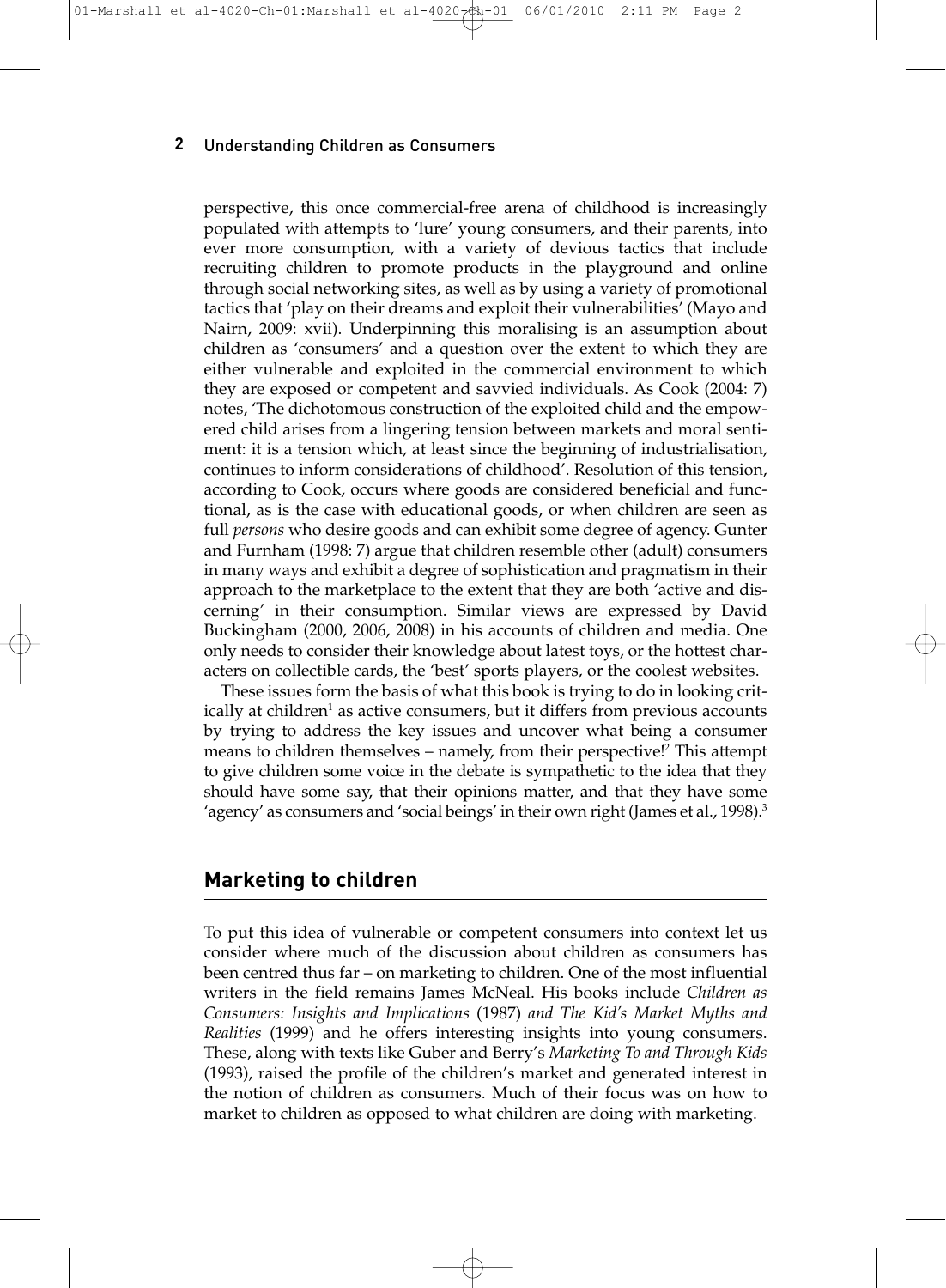Later texts such as Acuff's (1997) *What Kids Buy and Why: The Psychology of Marketing to Kids*, or Del Vecchio's (1997) *Creating Ever Cool: A Marketeer's Guide to a Kids Heart* attempted to unpack the key to successful marketing. Cross offers an historical account of childs' play in *Kid's Stuff: Toys and the Changing World of American Childhood* (1997) and *The Cute and the Cool: the Wonderous Innocence of Childhood* (2004) where he looks at changes in the children's market in the USA. Cook's historical account of the commercialization of children's fashion with *The Commodification of Childhood: The Children's Clothing Industry and the Rise of the Child Consumer* (2004) shows that the idea of marketing to young consumers is not some new phenomenon but part of a gradual process of integrating children into the marketplace. Gunter and Furnham provide an excellent psychological analysis of the young consumer entitled *Children as Consumers* (1998) in which they detail the nature of the children's market and their role as consumers. McNeal's *Kids as Customers: A Handbook of Marketing to Children* (1992) and more recently *On Becoming a Consumer: The Development of Consumer Behavior Patterns in Childhood* (2007) look at how children develop as consumers. Ellen Seiter's (1993) treatise on the children's toy market, *Sold Separately: Mothers and Children in Consumer Culture,* focuses on children's creative use of consumer goods and media. David Buckingham in *Aft*er *the Death of Childhood: Growing Up in the Age of Electronic Media* (2000) looks at children and the media environment at the start of the century, a theme developed with Rebekah Willett in their (2006) edited text *Digital Generations*. In contrast to this academic approach, Martin Lindstrom and Patricia Seybold (2003) offer a practitioner's perspective on global kids in *Brand Child* looking at contemporary market research with young consumers.

But as an interest in marketing to children grew so too did concerns over the way in which this was developing. Stephen Kline's excellent history of marketing to children, *Out of the Garden* (1993), maps out a detailed historical trajectory of children's play culture and the role of the mass media in building up the 'children's' market. His account ten years later of the development of new media in *Digital Play* (Kline et al., 2003) reveals the emerging relationship between technology, culture and marketing in the games and video industry. Susan Linn's (2004) *Consuming Kids* and Juliet Schor's (2004) *Born to Buy* both raised important questions over this increasingly commercialised world of childhood and the pervasive nature of marketing. More recently the UK National Consumer Council's (Nairn et al., 2007) study on materialism and marketing towards children concluded that children who spend more time in front of the television or computer tend to be more materialistic and have lower self-esteem, raising further concerns over the impact of marketing to younger consumers. Mayo and Nairn's (2009) *Consumer Kids: How Big Business is Grooming our Children for Profit* <sup>4</sup> leaves little doubt as to the sentiment of the text. They provide an insightful account of the latest marketing tactics and the impact on children's wellbeing<sup>5</sup> in an increasingly commercial world and also look at some of the positive ways in which children are responding to this consumer world.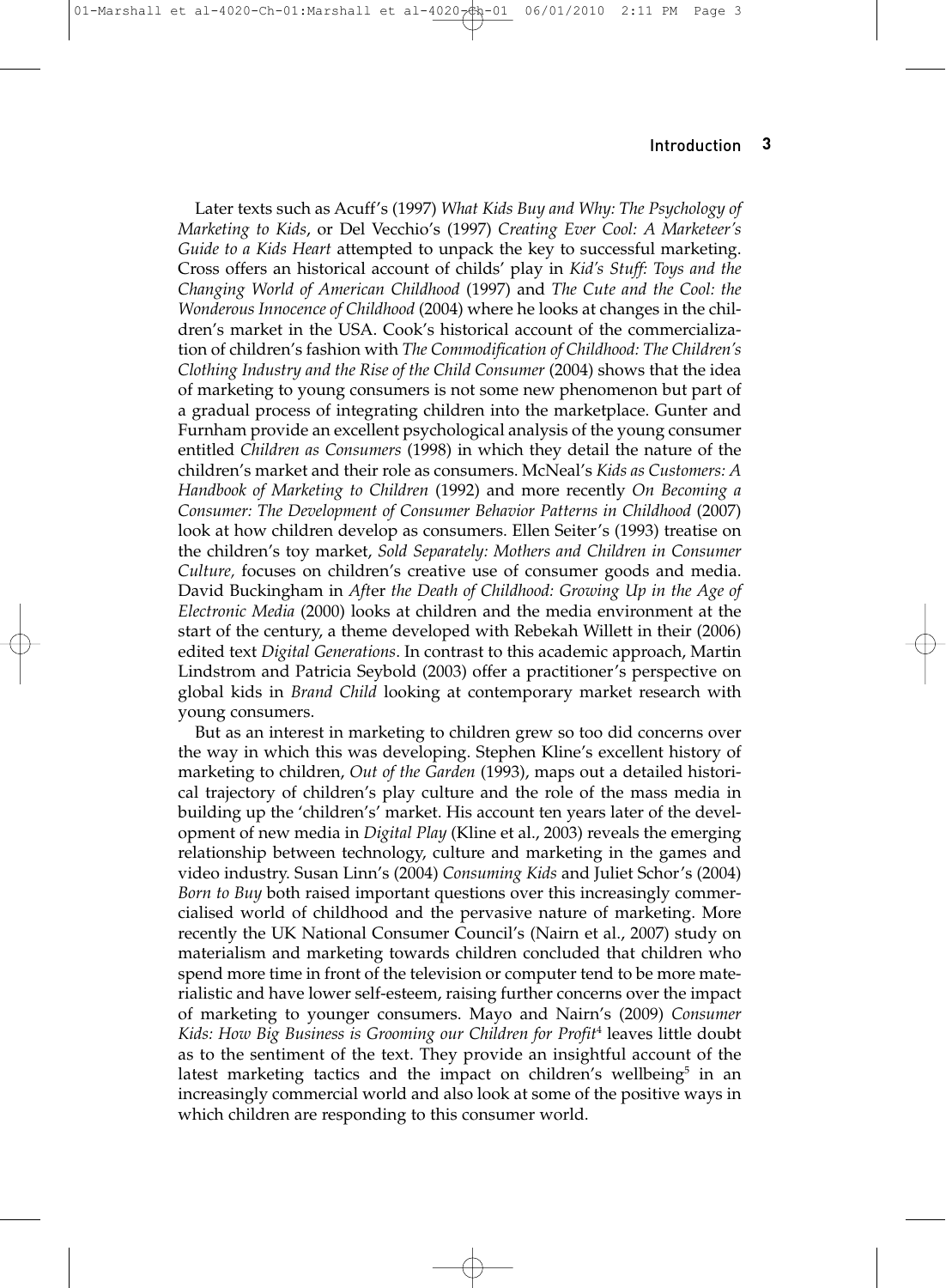01-Marshall et al

#### **4** Understanding Children as Consumers

A large part of the debate on marketing to children has focused on advertising, primarily in relation to mass media advertising and the ways in which children engage with television and, more recently, on-line advertising. Research from over thirty years ago showed that children's ability to distinguish between persuasive advertising and television programmes was related to age (Robertson and Rossiter, 1974). While some would argue that children lack the life skills and experience to resist the persuasive nature of commercial advertising others claim that promotional messages provide information to allow for informed choice (Moore, 2004). Inherent in this debate is the idea that advertising to children is 'unfair' and one approach has been to look for the 'magic age' at which children can understand the persuasive intent of these commercial messages. While it has commonly been assumed that teenagers are less vulnerable to advertising, recent research suggests that they may be just as persuadable as younger children when it comes to digital marketing. The persuasion model relies on explicit mental processes and does not account for the formation of implicit attitudes when children encounter certain stimuli (Livingstone and Helsper, 2006; Nairn and Fine, 2008). Today's children are faced with a variety of new media where the distinctions between commercial and non commercial material are increasingly blurred, for example, when advergames promote brands on line (Moore and Rideout, 2007; Lee et al., 2009). For this generation, television advertising represents only one aspect of their consumption experience and more recent accounts have considered their engagement with a broader range of media including the internet (Livingstone and Helsper, 2004; Tufte et al., 2005; Schor, 2006; Ekström and Tufte, 2007; Livingstone, 2009).

As we ponder on the impact of advertising campaigns on children, few ask if younger children are actually interested in these ever more devious advertising campaigns or how they relate to them, and most importantly how they impact on their behaviour (Andersen, 2007). While most of the discussion around marketing to children has centred on exposure and the comprehension of commercial intent, we know much less about how children utilize that information and the impact on their behaviour (Lawlor and Prothero, 2002; Bartholomew and O'Donohoe, 2003). In a rapidly changing media environment we might also ask how children have learnt to deal with marketing as a consequence of this increased exposure to products and brands and try to understand that experience from their perspective.

## **Children and consumption**

Over a twenty year period from the 1960s to the end of the 1980s, young consumer spending in the USA increased from \$2bn to \$6bn and their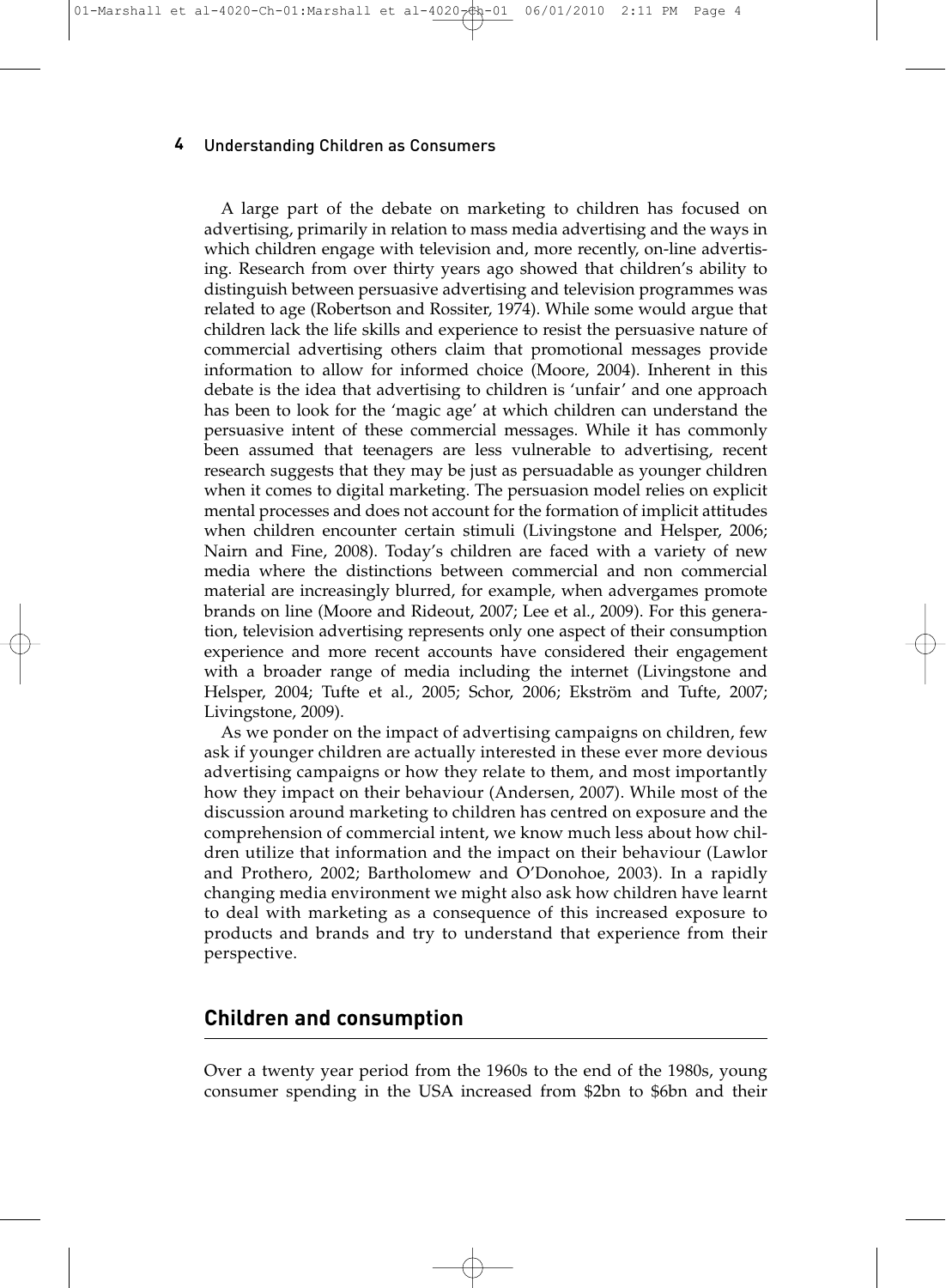influence extended to a staggering \$132bn of household expenditure (McNeal, 1992). This trend was to continue through the 1980s in the United States with an increasingly affluent teenage market, despite numbers of teenagers declining by 15.5 per cent (Gunter and Furnham 1998: 2; see also Davis, 1990; McNeal, 1992). By the end of the 1990s it was estimated that children in the USA accounted for \$23bn in direct spending, almost all of this discretionary, and influenced a further \$188bn in family purchases (McNeal, 1999). Ten years on the children's market (i.e. the annualised amount spent on child related goods and activities) is around  $$921bn<sup>6</sup>$  in the United States. The corresponding value of the UK market is around  $£117$   $bn.^7$ 

The most recent account of children's direct purchasing power in the USA is around \$51.8bn (Schor, 2006). It is difficult to get similar figures for the UK but the most recent British pocket money survey from the Halifax<sup>8</sup> showed the following:

- Average pocket money in 2008 was £6.13 per week, versus £8.01 in 2007.
- Younger children aged between 8 and 11 years old got almost half the amount of their older counterparts (12 to 15 years old) receiving £4.34.
- Pocket money was out of step with inflation there was a shortfall of £3.30 for 2008's weekly allowance compared with three years beforehand.
- Whilst parents provided a weekly allowance they continued to pay for mobiles, ipods and gifts.
- Three in ten children saved some of their pocket money each week; however if they wanted something in addition to their allowance they tended to ask for it as a 'present' (Halifax, 2008).

With an estimated 11.5 million children aged under sixteen in the UK (Social Trends, 2009), and around 70 per cent receiving pocket money, this represents considerable spending power that does not include money gifted to children or the cash they earn for part-time jobs or individual enterprise. The (2009) *ChildWise Monitor Report* <sup>9</sup> found 84 per cent of UK children aged 5 to 16 years old received a regular income, with 72 per cent receiving pocket money or an allowance and a quarter earning income from a paid job. Average weekly income was £10.10, with children aged 5 to 10 years old getting around £4.70 per week on average and 11 to 16 year olds receiving £12.10 each. This gives a total value of children's annual income of £3800m, $^{\rm 10}$ with a further estimated £5100m in ad hoc handouts including birthday money. Taken together this represents a combined annual figure of £8900m per year (covering pocket money, allowances, paid jobs and ad-hoc handouts) at children's disposal.

James McNeal (1987, 1992, 1999) discusses this potentially lucrative market of young consumers spending their money on a range of items such as confectionary, drinks, toys, fast food, magazines, movies and music and influencing family spending<sup>11</sup> (directly and indirectly) on products as diverse as breakfast cereals, family cars and holidays. The (2008) *ChildWise*

01-Marshall et al-4020-Ch-01:Marshall et al-4020 $\frac{1}{4}$ -01 06/01/2010 2:11 PM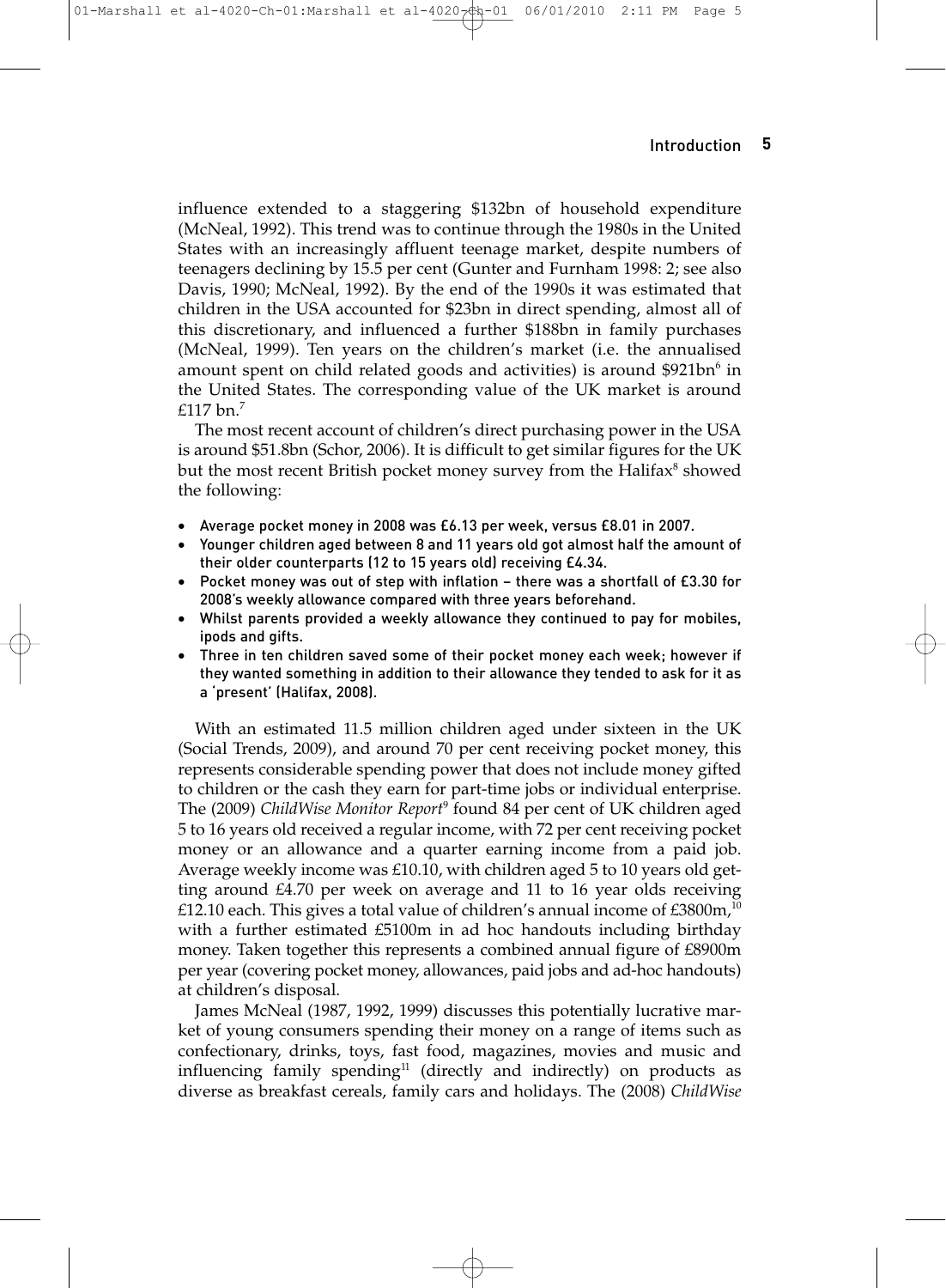*Report* gave an average annual self spend for the UK's 5 to 16 year olds of £310m on crisps and snacks, £290m on soft drinks, £260m on sweets and chocolate, £1090m on clothing, £440m on music and CDs, and £340m on computer software – a grand total across these categories of  $£2730m$ . In a number of these areas children are seen as having their own 'needs' and also a willingness to spend money on such products, but to constitute a market they also need to have the ability and the authority to purchase, as well as some knowledge and understanding of that market.

This idea of a 'children's market' is a relatively new development in 'western' markets and up to the 1960s children were not seen as customers in their own right but as savers and future customers. While most of the focus has been on children's direct and indirect influence on family purchases, from breakfast cereals through to cars, an increasing number of products and promotions are being targeted directly at children. This has lead to debates around pester power and persuasive kids, raising concerns over the ways in which this commercialization of childhood is impacting on family life (Wooton, 2003; Carauna and Vasello, 2004; Preston, 2004; Spungin, 2004). However, more recent views suggest that parent-child relationships are less confrontational and more collaborative in contemporary western societies. Finally, children are important as a future market for most goods and services and one to be cultivated early. Consider children's savings accounts offered by most banks, or children's food ranges on the supermarket shelves, or a British advert that reverses the parent-child role and has the kids commenting on the versatility of the family orientated MPV. No wonder that the relevant companies are interested.

One measure of this interest in the children's market is in the amount spent on advertising products to children. A (2007) report for the Advertising Association in the UK reported a 9 per cent (£26m) fall in advertising expenditure on confectionery, potato crisps and snacks, full sugar carbonates(fizzy drinks), breakfast cereals and fast food restaurants between 2003 and 2006. In the same period there was a corresponding 61 per cent increase in expenditure on fruit juice, water, and fresh fruit and vegetables (albeit from a low base). The same report shows a fall of 29 per cent in the number of core category ads (all food, fast food and confectionary) watched by 4 to 9 year olds in the immediate period following the introduction of restrictions on UK advertising. From 1 January 2009 there was to be no advertising of high fat, sugar, or salt food products on children's TV channels. Yet advertising in other media (such as on-line) appears to be taking hold (Lee et al., 2009; Mayo and Nairn, 2009). In the USA, advertising aimed at children is estimated at \$15 billion annually (Linn, 2004). The Kaiser Family Foundation (2006, 2007) found food to be the most widely advertised product on the networks in their study. Almost half of the ads on kids' time television were for food products and the vast majority of those brands also had an on-line presence with websites using a variety of marketing tactics.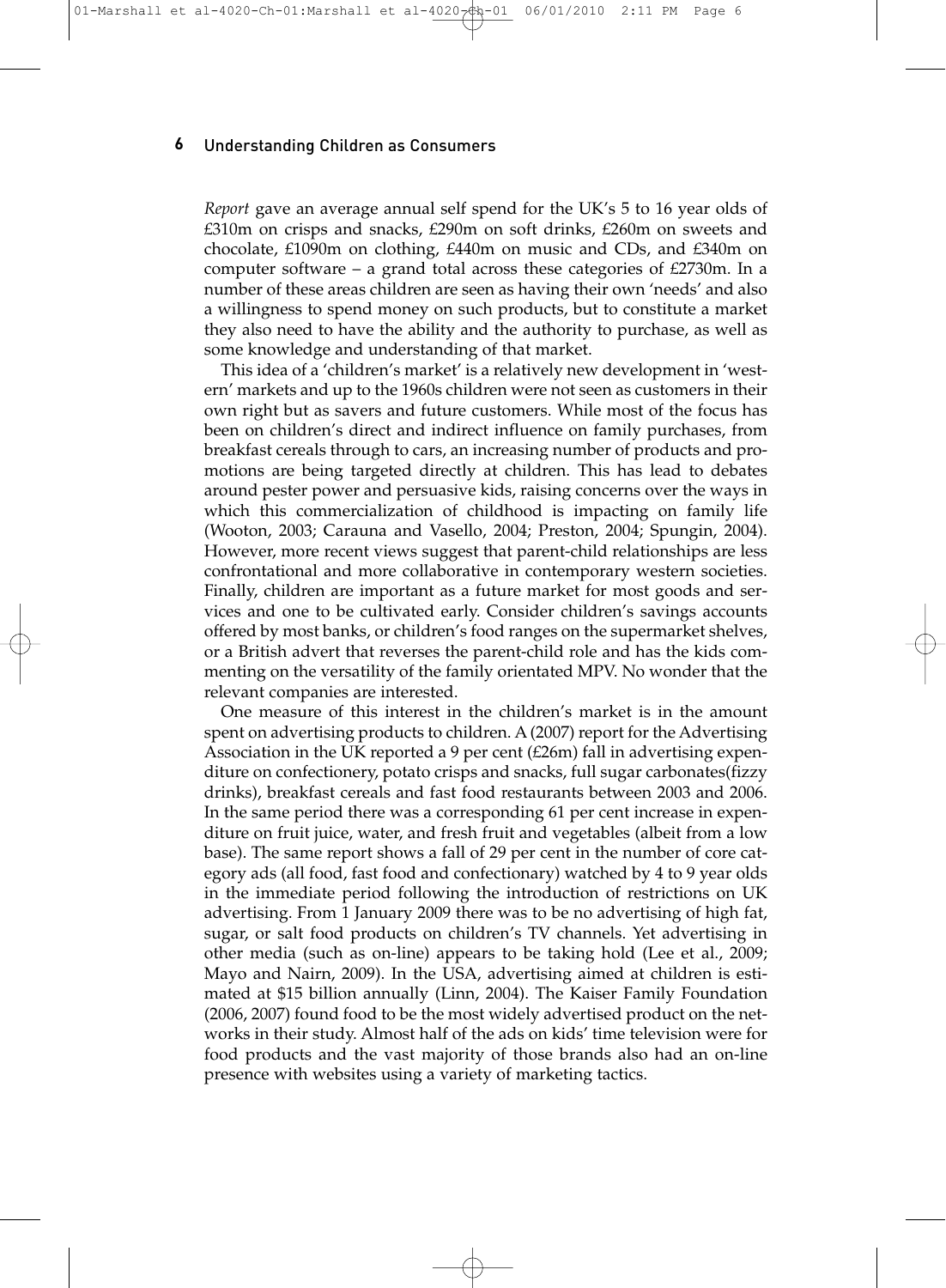## **Children as consumers**

However, this book is not simply about the size of the market or indeed what marketing does to children, but about children as consumers. It looks at what children do with marketing (as consumers of the advertising, promotions and products they are exposed to) and their consumption experiences. While marketers propose a view of children as relatively autonomous individuals making independent decisions, policy groups are more likely to see children in need of protection. This book stands outside those opposing adult views and looks at consumption from the child's perspective. More specifically, it presents the views of a number of leading experts in the field about children as consumers, and one that is *sympathetic* to the idea of looking at consumption from the child's perspective, despite the limited amount of research that adopts this approach. There has been a considerable body of work within the field of marketing that seeks to explore and examine the consumption practices of children, in many cases looking at ideas that have been applied to adult consumers and adapting them accordingly, but in all of this debate there remains a question around the extent to which children should be treated differently from adults.

A number of themes – besides the vulnerable-competent issue – emerge over the course of the book. One such theme is consumer socialization and the extent to which children are integrated into consumption practices either as individuals or as members of a family. Socialization assumes that children are in some form of liminal state and childhood is part of a transition into adulthood, encapsulated in the idea of children as 'becomings'. But as we will see, there is some interest in children as consumers in their own right – as 'beings' – and a need to understand what consumption means to them. This transition and development theme is reflected in the cognitive development literature which has played an important role in how we approach children's consumption. This is evident across a number of chapters and references to the work of Piaget and Roedder John appear throughout the text.

How we choose to conduct research with children as consumers is beginning to change and throughout the book there is increasing evidence of interpretivist approaches, the use of projective techniques, and looking at children's consumption from a consumer culture theory (CCT) perspective. These new ways of looking at young consumers are evident in a number of the chapters. Another theme to emerge is the issue of ethics, particularly around the growth in materialism and consumption among young children and the role that marketing plays in this development.

Finally, one cannot help but notice the impact of new mobile and internet technologies. Social networking sites, blogs, online gaming, advergames and web 2.0 are connecting consumers and creating new forms of dialogue between young consumers and companies. Increasingly companies are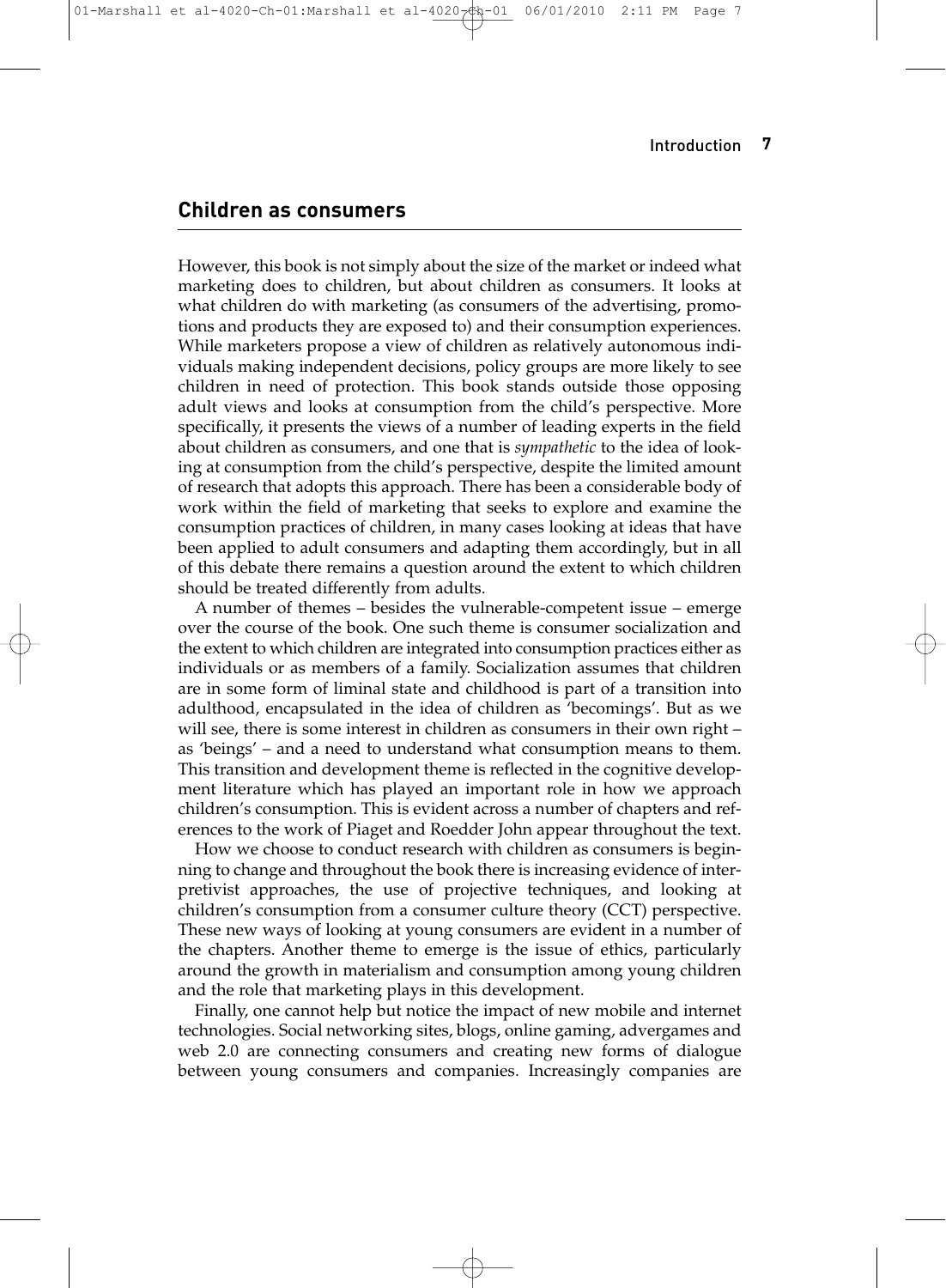marketing through these new media channels as well as via the traditional media of television and print. This is an area that has drawn the attention of a number of researchers interested in how children engage with this new media. Evidence from the UK showed that young people (7 to 16 year olds) are engaged with a range of interactive and non interactive media. Many have internet access at home, a mobile phone, games consoles and a television in their rooms<sup>12</sup> (ChildWise, 2008). Children spend twice as much time in front of the screen as they do in class (Mayo and Nairn, 2009).

## **Organization of the book**

There are four sections and 14 chapters in the book (see Figure 1). Each chapter has a set of objectives and includes short examples that illustrate the issues discussed within, along with some discussion questions at the end of the chapter. The book is organized around the idea of children being actively engaged in the commercial marketplace and begins by looking at some of the ways in which we have conceptualized children as consumers, drawing on psychological and sociological models of childhood. These serve as the background for some of the ways in which children's marketing has evolved in response to the shift from 'cute to cool' and the role of branding, advertising and retailing in shaping their consumption experiences and engaging them as consumers, both directly and indirectly. Developments in marketing towards children force us to rethink some of our ideas around how they function and engage as consumers in the marketplace and this feeds back into our debate around development and socialization. The third section looks at a number of the products that are associated with young consumers, notably snacks, clothes, and the internet, as areas of consumption where they exercise some discretion. These represent specific examples of marketing to children that resonate with developments in Part II, but they also raise issues about children's abilities as consumers and their agency in certain categories of consumption. This leads into the final sections that reflect on the moral aspects of these changes and conclude by revisiting the question of whether children are competent or vulnerable beings in a marketplace that is increasingly orientated towards them as consumers. In the end, these questions force us to reflect on, or rethink, the ways in which we look at children as consumers.

## **Contributors**

This book is an edited collection with contributions from a number of international researchers actively engaged in theoretical and empirical work on the consumption practices of children. Contributions from Europe,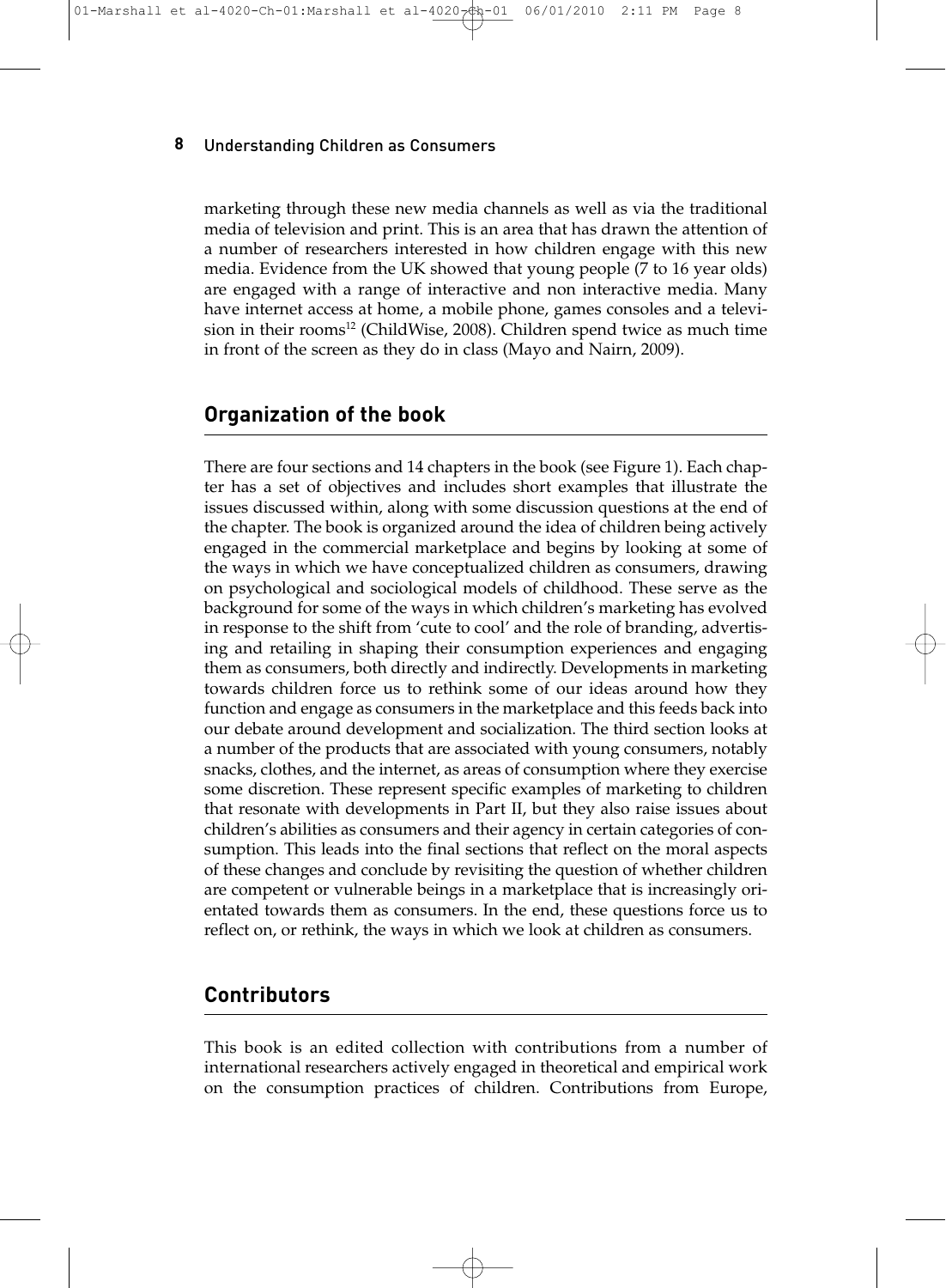## 01-Marshall et al-4020-Ch-01:Marshall et al-4020 $\overbrace{O}^{ch-01}$  06/01/2010 2:11 PM Page 9

#### Introduction **9**



**Figure 1** Understanding children as consumers

Scandinavia, North America, Canada, New Zealand and Australia offer a contemporary view of child consumers in developed western economies and provide valuable insights into different aspects of children's consumption. This is a rich and emergent field attracting a range of disciplines from business, commerce, and management through to other social science fields such as psychology, sociology, anthropology, education and history, and the text looks beyond children and advertising to consider how they engage and interact with consumption more broadly. There are clearly questions over children's competencies as consumers and the various contributors revisit the contemporary view of children as passive consumers. The book provides readers with a basis for looking at various aspects of children's consumption, supplemented with cutting-edge research insights that contribute to a better understanding of the ways in which children interact, respond and engage with marketing-related activities.

Part I looks at 'Children as Consumers' and has contributions from experts in the field of marketing to children. In Chapter 2 Valérie-Inés de la Ville and Valérie Tartas look at the contribution from three development psychology perspectives on understanding children as consumers. They offer a considered and insightful critique of the theoretical cognitive development frameworks that have informed much of our research into children as consumers and argue for the need to consider children's development as consumers as a function of environmental influences. They also look at some of the ways in which children acquire social skills through their interaction with others and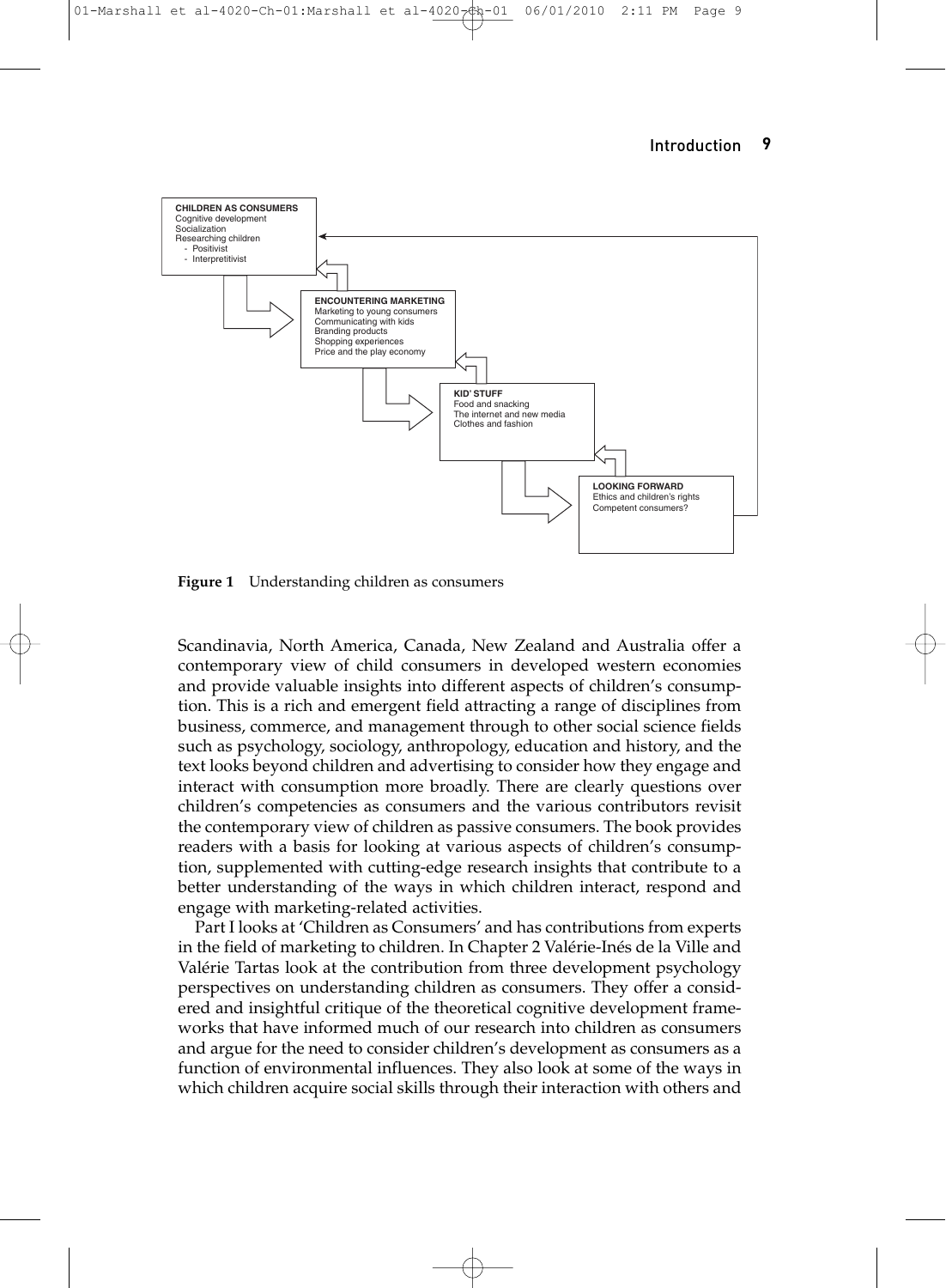offer a framework that brings together these ideas and recognizes the active nature of children's consumption and the role of the environment and socialization in shaping their cognitive development. For de la Ville and Tartas, children are very much active participants in the marketplace and they examine the ways in which they develop as economic actors in a complex cultural system that both enables and constrains their consumption activities. They challenge us to consider how children move from being peripheral to central participants in consumption. This chapter offers an excellent review and critique of the dominant approach to understanding children as consumers and argues convincingly for the need to consider critically what this tells us about children as consumers.

The third chapter by Karin Ekström picks up on this theme of consumer socialization within the specific context of the family, an important site of consumer socialization and one that appears throughout the book. Ekström looks at the mediating influence of the family unit and the extent to which this plays an important role in transferring and transforming children's consumption experiences. But she rejects this unidirectional, one-sided view and sees this process not simply as one where parents influence children but as a much more dyadic interaction whereby children can influence and change what their parents, and grandparents, consume through their provision of knowledge. In this respect children are much more agentive and can influence certain aspects of family consumption. In discussing this process of socialization, Ekström looks at the dualistic perspective of children as either competent or vulnerable and argues, like de la Ville and Tartas, for the need to look at this in a broader environmental context – not least in terms of developments in communication technologies, especially with the emergence of web space and social networking sites that have been enthusiastically adopted by young consumers. She offers ten different family types, derived from her own research, and considers a range of consumption scenarios that explore socialization in contemporary Swedish families. The chapter reveals the extent to which children's influence depends on the nature of family communication, supporting other research in this area. And what she shows, through this, is a relationship between influence and affluence, raising issues around socioeconomic differences in the socialization of young consumers.

The challenge of researching young consumers is taken up by Teresa Davis. She discusses the methodological and ethical challenges in undertaking this type of research and offers an insightful and pragmatic approach to understanding children's consumption, drawing on both positivistic – which has dominated much of the consumer research with children – and more recent interpretative approaches. She considers the appropriateness as well as the strengths and weaknesses of each approach. Davis recognizes the extent to which the selection of a research method is dependent on a researcher's ontological perspective, with positivist approaches commonplace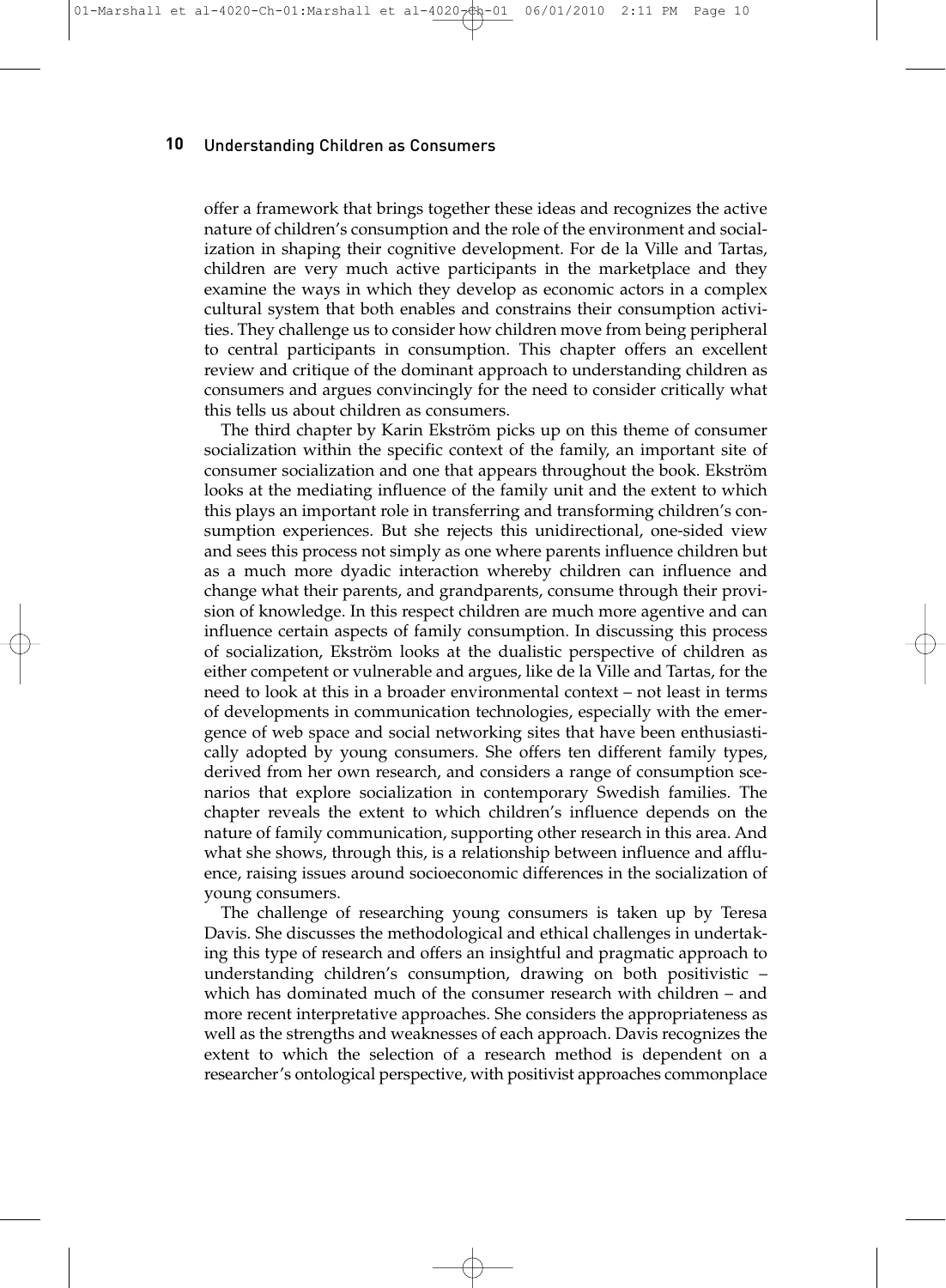among the cognitive developmentalists and interpretivist approaches emerging in the field of sociology. In particular, she argues for the need to rethink our approach to the child as subject and how that impacts on our research method. The chapter provides an excellent guide to doing research with young children and offers a series of 'dos' and 'don'ts' that serve to guide researchers in either the positivist or interpretivist tradition. She draws on a range of contemporary studies of children and brands to illustrate the different approaches currently used in academic research to understand how children categorize and classify their own consumption. Positivist approaches include categorization and choice tasks, using shopping scripts, or simplifying and modifying research instruments. Interpretivists are utilizing projective techniques to look to unpack some of the complexity that lies beyond the surface response. Projective techniques covered in the chapter include drawing, online research methods, and using photography and comic book approaches. The chapter offers a balanced view on how to conduct research with young consumers and introduces some exciting new developments in how we conduct the research that will be of interest to both academics and practitioners alike.

Part II, entitled 'Encountering Marketing', has contributions from academics looking specifically at how children engage with marketing. It looks at marketing toys, branding aimed at children, advertising and promoting to children, how children engage in shopping, and ideas about how they experience money. Chapter 5, by Gary Cross, offers a fascinating historical perspective in the marketing of toys to children in the USA. He is less receptive to the idea of asking children about what they consume and provides an alternative approach that considers the changing nature of the children's market over time, drawing on historical accounts and archive material of the children's toy market. He notes the relatively recent emergence of the children's market and the manner in which the marketing of toys has changed since the 1900s. With the emergence of the 'wonderous child' comes a celebration of the 'cute' and the first appearance of the child-centered holiday. Just as Ekström comments on children's influence across generations, so Cross notes the way in which nostalgia became part of the marketing around toys and the cross-generational 'retro' appeal linking parents and children. In contrast, the marketing of 'cool' as a rebellion against a parental imposition of the cute emerged in the early part of the twentieth century and saw the appearance of toy figures and paraphernalia based on media figures and fantasy characters. Marketing toys to children, especially boys, began to take on a new guise – aided and abetted by an emerging children's media in the form of movies, the radio, comic books and television. Girls are not immune to this influence and the arrival of the Barbie doll, and more latterly Bratz, saw a corresponding shift from cute to cool down to the tween market, something which Cross suggests we might look at more closely. His chapter illustrates the value of looking historically at what is happening in the children's market today.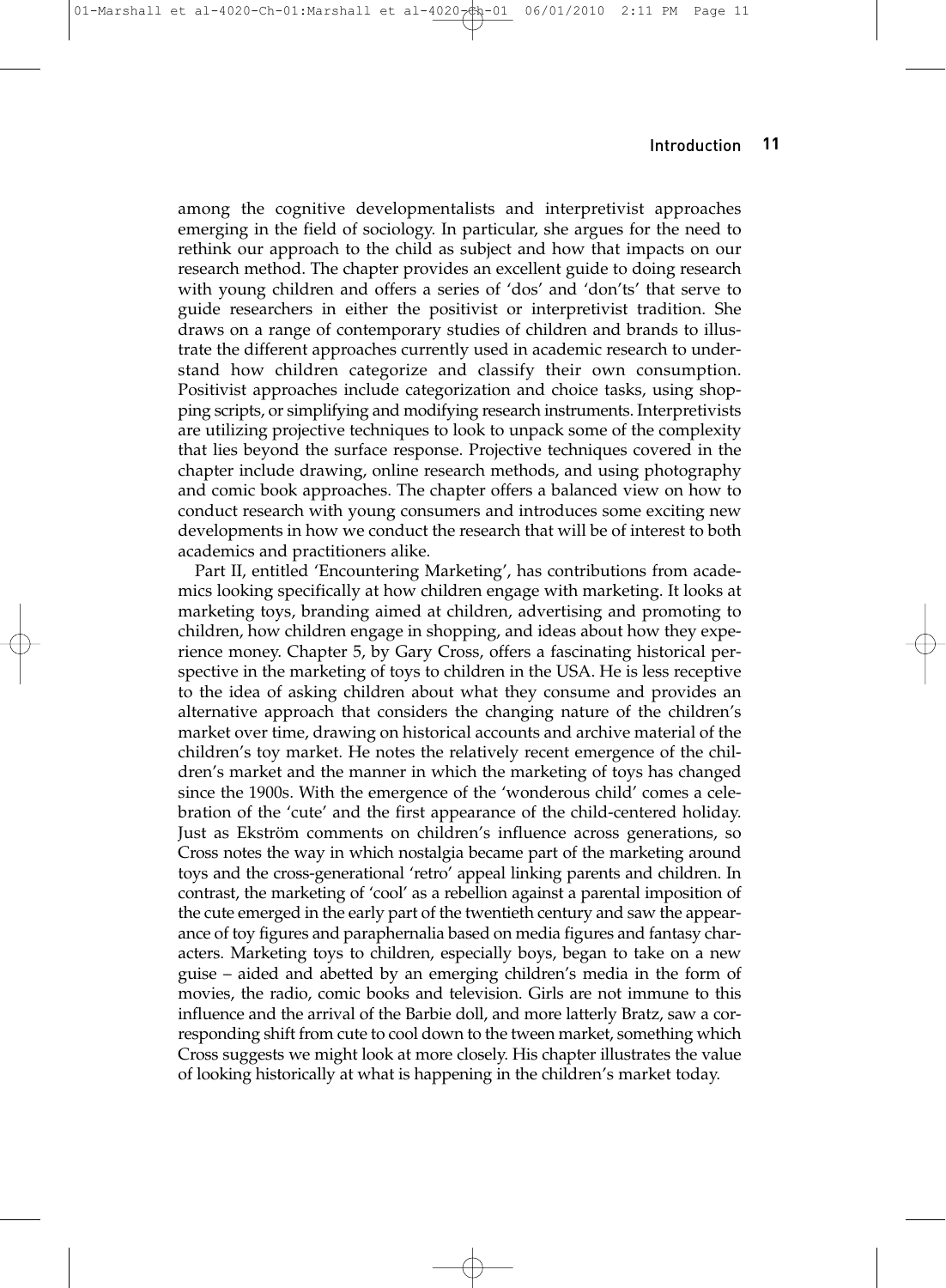Agnes Nairn takes this idea of branding and looks at how children relate to and use brands as part of their everyday existence in Chapter 6. She shows how brands and exposure to the commercial world are an integral part of contemporary childhood. Children are already familiar with brands of confectionary, clothing, and music and software at a young age. Like a number of other authors she is critical of the developmental perspective and argues that any understanding of how children use brands, as opposed to simply learning about them, requires us to consider other approaches. She turns to consumer culture theory (CCT) for an explanation into the ways in which brands are used, by young consumers, as part of their individual and group narrative. Like Cross she talks about the importance of 'cool' and looks at the central role of brands in this process. Drawing on her own research Nairn looks at the possessions and brands that matter to children by talking directly to them. In the process she finds that these brands are heavily marketed toward children across a range of media and marketing channels that extend far beyond the realm of television advertising. She unpacks some of the complexity in 'cool' and highlights the active and participative nature of children's engagement with brands that they deem relevant and meaningful. Once again Barbie appears but this time the complaints are coming from the children not the parents – she is no longer 'cool'. Brands appear to be a central part of gender and class identity but a key contribution of this chapter is the discussion around consumption and materialism. It appears that marketers are more astute and innovative in their on-line promotional activities and Nairn suggests that we pay close attention to developments in this area.

One area that has been under particular scrutiny is advertising to children, and in Chapter 7 Brian Young looks critically at this aspect of marketing. He outlines some of the anxieties around advertising to children and examines the ways in which children process this information by looking at materialism and obesity in young consumers. Young's chapter is firmly located in a developmental mode and he offers a Piagetian perspective on advertising that considers different cognitive developmental stages. He revisits the argument around informative and persuasive intent and in looking back at a classic study raises interesting questions about the nature of contemporary children's engagement in a much more cluttered world of marketing and media aimed directly at them. Young finds some evidence of media literacy in children around the ages of between 6 and 9 years old, but as he notes this understanding of advertising does not mean there is no effect on children's consumption. He goes on to suggest that there is a trajectory of development sequences through which children learn to understand advertising. However, Young is the first to recognize the danger of only looking at advertising and acknowledges that this is only one of a range of factors that have come to influence children's consumption. Like a number of authors he also argues that children are more actively engaged, and dismissive, of this medium than we may have given them credit for in the past. He picks up and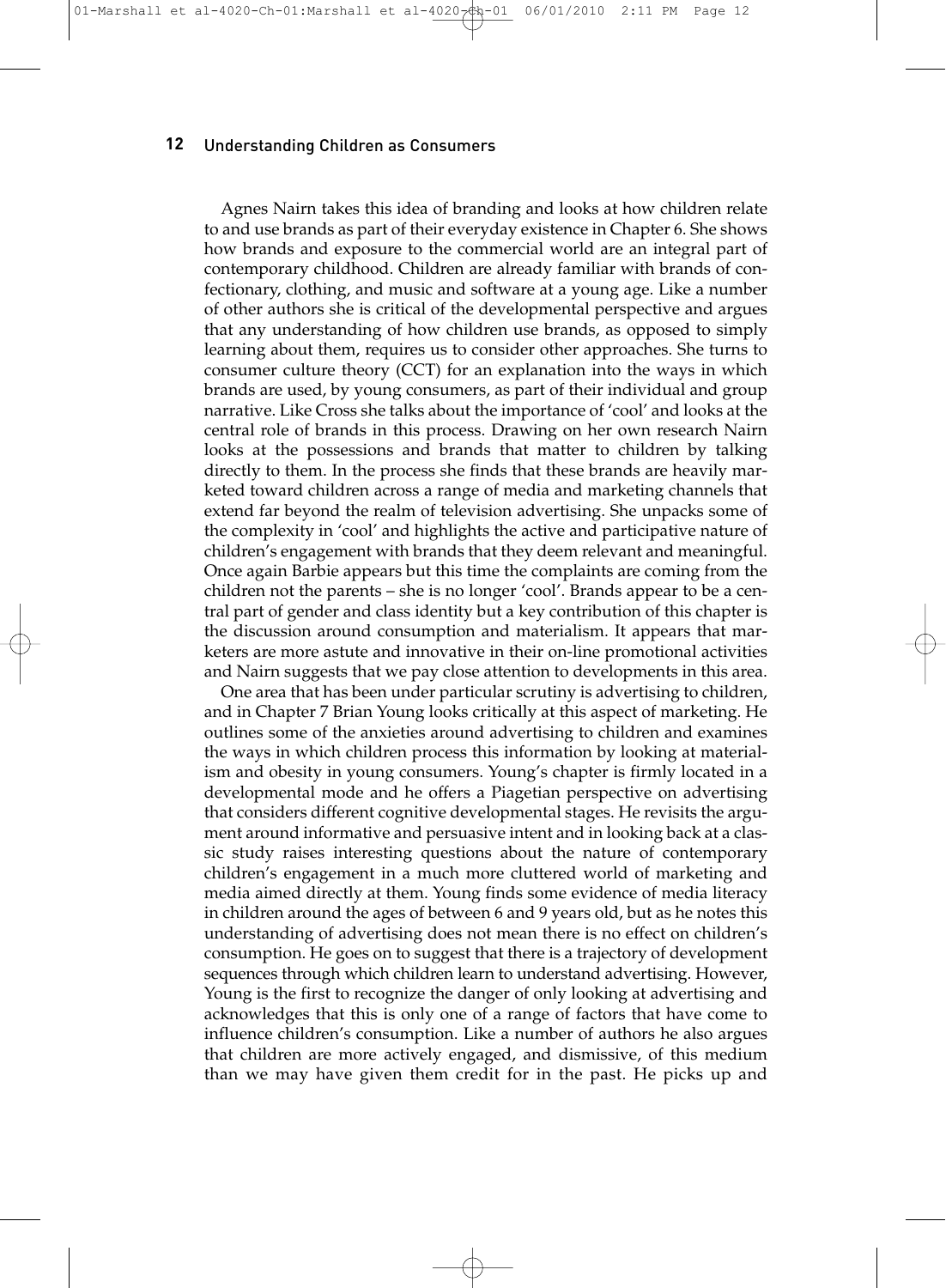develops this idea of materialism and childhood from a developmental perspective. He then finishes off with an examination of one of the most sensitive, and controversial, aspects of marketing – the promotion and advertising of fast food to children. Young offers an interesting perspective on this relationship between advertising and obesity in young people that suggests we may be looking in the wrong place for an explanation of childhood obesity, but the jury remain out on this.

In Chapter 8 Julie Tinson and Clive Nancarrow look at children and shopping. They are interested in how children behave in the context of the family unit but their focus is on the nature of the decision process and the role of children in this. Like Ekström they find evidence of the dyadic nature of the parent-child interaction in certain types of family units, in this case single parent, blended and intact units. They see children as more actively engaged in the decision process as opposed to being passive recipients. Their specific focus is on 8 and 12 year olds' involvement in family decision making. Tinson and Nancarrow are interested in the various stages of this decision process in relation to both the product and the age of the child. The authors discuss different types of family decision making, conveying the range of different approaches that may be adopted both within and across family units. What is clear from their account is that children are being included and are more directly engaged in a number of family decisions. Although the options and opportunities for their involvement are likely to be limited, children often believe the process to be more democratic that it is. Tinson and Nancarrow explore and unpack this idea of consumer savvy in relation to children, drawing us back towards the broader issue of whether children are vulnerable or competent in their shopping encounters.

This issue of becoming consumers and competence is further developed in the discussion around children and money by Christine Roland-Lévy in Chapter 9. She focuses on children's experiences with economic aspects of consumption and looks at how children acquire and manage their financial resources. Centering on economic socialization, she describes the process by which children acquire the skills and competencies that are relevant to the economic world. Like de la Ville and Tartas, she draws on both cognitive development and social learning theories to explore this aspect of consumption and outlines some of the differentiating factors that contribute to this learning process. In the process she argues for a need to look at what she calls the 'real economic behaviour' of children and the 'play-economy'. She reports on cross cultural research into young children's understanding of relatively complex financial issues, such as taxation and savings versus credit, highlighting some of the social and cultural differences in relation to their economic socialization. Roland-Lévy is sensitive to the specific research challenges of understanding this aspect of children's behaviour and the chapter illustrates some of the issues in this specific area of research.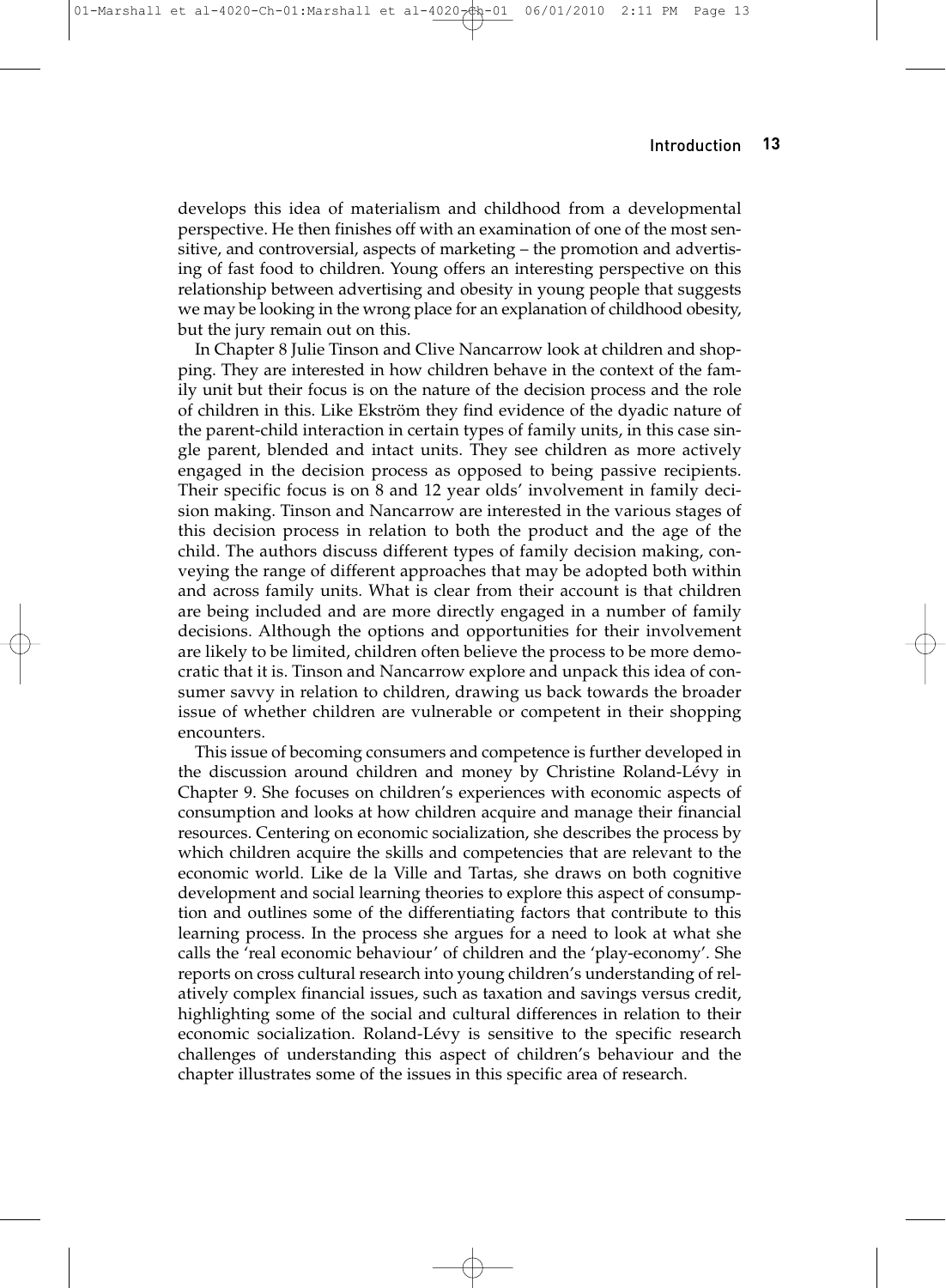Part III, entitled 'Kids' Stuff', looks at three key areas of children's consumption of food, fashion and the internet (toys are examined in the previous section). In Chapter 10, David Marshall and Stephanie O'Donohoe discuss the emergence of a distinctive children's food culture and growing concerns over what children are eating in an increasingly obesogenic environment populated with the marketing of foods that are high in fat, sugar and salt. Yet amidst this debate they examine the issue of fun food and consider children's ideas about snacking as part of their everyday food experiences and the extent to which this needs to be seen in relation to the overall family food system. They talk about the nature of the family meal occasion and report on research with children from Scotland, New Zealand and Canada in relation to eating at home. They explore children's own accounts of snacking and question the importance of food advertising in children's food preferences, echoing some of the ideas presented by Young in Chapter 7. They find some evidence of discretionary consumption, but argue that despite some of the concerns around snacking much of young children's food consumption continues to be mediated by parents rather than manipulated by marketing messages and advertising. Finally, they argue that food consumption offers an excellent opportunity to observe and understand various aspects of children's consumption behaviours.

In Chapter 11 Birgitte Tufte and Janette Rasmussen consider what has become one of the most contested aspects of children's consumption, the internet. They outline the emergence of the global high speed network and the more recent development of social networking sites before drawing on their research with Danish children into the relationship between media use and consumption. The authors highlight the increasing gulf between children and parents along with the differential use between boys and girls. The chapter provides valuable insights into how children are engaging with this virtual environment and contrasts the differences between internet use at home and in schools. Tufte and Rasmussen show how the emergence of new forms of media serve as a vehicle for marketing to children and outline some of the concerns around the commercialization of these new communication channels, echoing broader concerns over young people's media use. In an area of consumption where children are generally seen as more 'being' than 'becoming', they illustrate some of the complexity surrounding the ways in which children interact with and utilize this new form of media and how they engage with marketing activities on line.

Maria Piacentini looks at children's ideas about clothing brands and fashion in Chapter 12, locating her discussion in the literature of symbolic consumption and self-identity and self-expression. She looks at the role that fashion and clothing play in young consumers' lives and how these are closely bound to ideas about the self and peer group influence. She critically examines the role of marketing and the fashion system in shaping choice and considers how clothing styles and brands allow young consumers to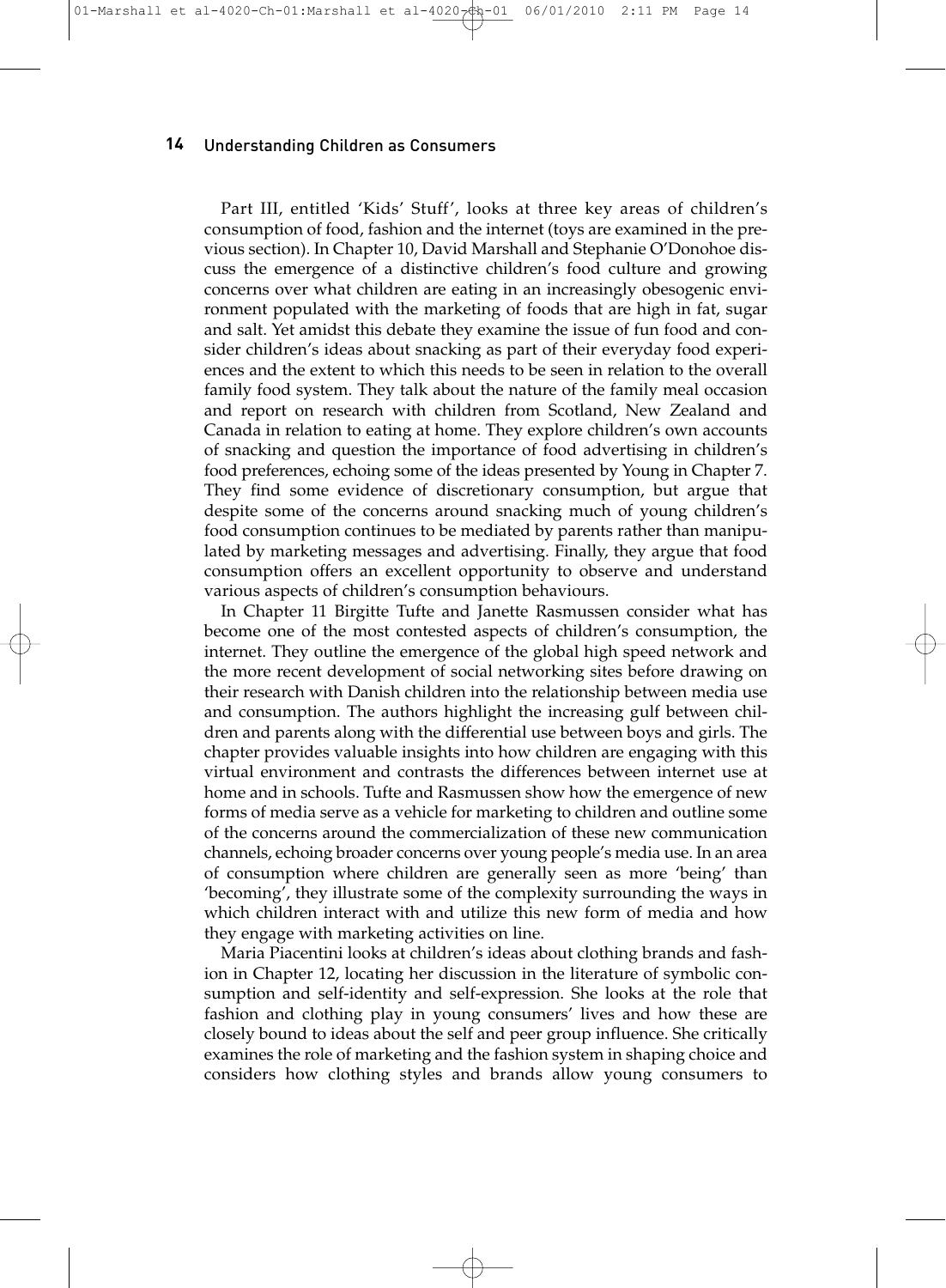simultaneously pursue individual identities and create social distinctions that mark their place within a youth subculture. She considers the inherent social and cultural capital in this very visible and public consumption good. Piacentini looks at rituals surrounding fashion and unpacks some of the contextual aspects and the increasingly 'adultification' of children's fashion that touches on broader issues around marketing to children. The chapter lends some support to the socialisation thesis but reveals some important differences in perspective between young consumers and adults in relation to fashion and clothing consumption.

The final part of the book, 'Looking Forward', considers some of the moral issues surrounding marketing to children and brings us back to the broader debate around marketing to children and how they, as consumers, respond to this commercial activity. Sarah Todd, in looking at the ethics of marketing to children, returns to the question of age and cognitive development in relation to young consumers' understanding of persuasive intent in marketing activities. She notes that a scepticism about marketing is an insufficient basis on which to argue that children are any less susceptible to marketing influences. Building on this idea, Todd examines children's rights and the relevant codes of ethics applying to those who research children. She picks up on the ill effects of marketing and most notably the growth of consumption and materialism in the young – a recurrent theme throughout this book – discussing the symbolic role of brands in building an emotional attachment among the young, particularly in relation to fitting in with peer groups. As the trend towards more direct marketing to children changes the family dynamic, she raises ethical questions around pester power and the changing nature of family socialization. As marketing initiatives – on the internet, mobile media, and even in schools – creates a series of new challenges and evokes calls for increased regulation and monitoring, she argues that those companies targeting children need to consider the ethical implications involved.

In the final chapter, Stephen Kline picks up on this central debate about children as competent or vulnerable consumers and develops his argument around the issue of food and childhood obesity in what is seen as an increasingly risk adverse society. He explores this idea from the perspective of the moral panic that endures in contemporary public debate and discusses the role of the media in this positioning of children as vulnerable consumers in need of protection. As the industry builds its counter arguments, he illustrates how this question of children's competencies as consumers in the mediated marketplace begins to take central stage in the debate. As he notes, this question of competencies revolves around three key issues of advertising and media literacy, consumer literacy, and economic literacy. Kline looks at each of these in detail and argues for our need to remain vigilant in an increasingly sophisticated communication environment. While it is apparent that children are actively engaged in the market there remain questions over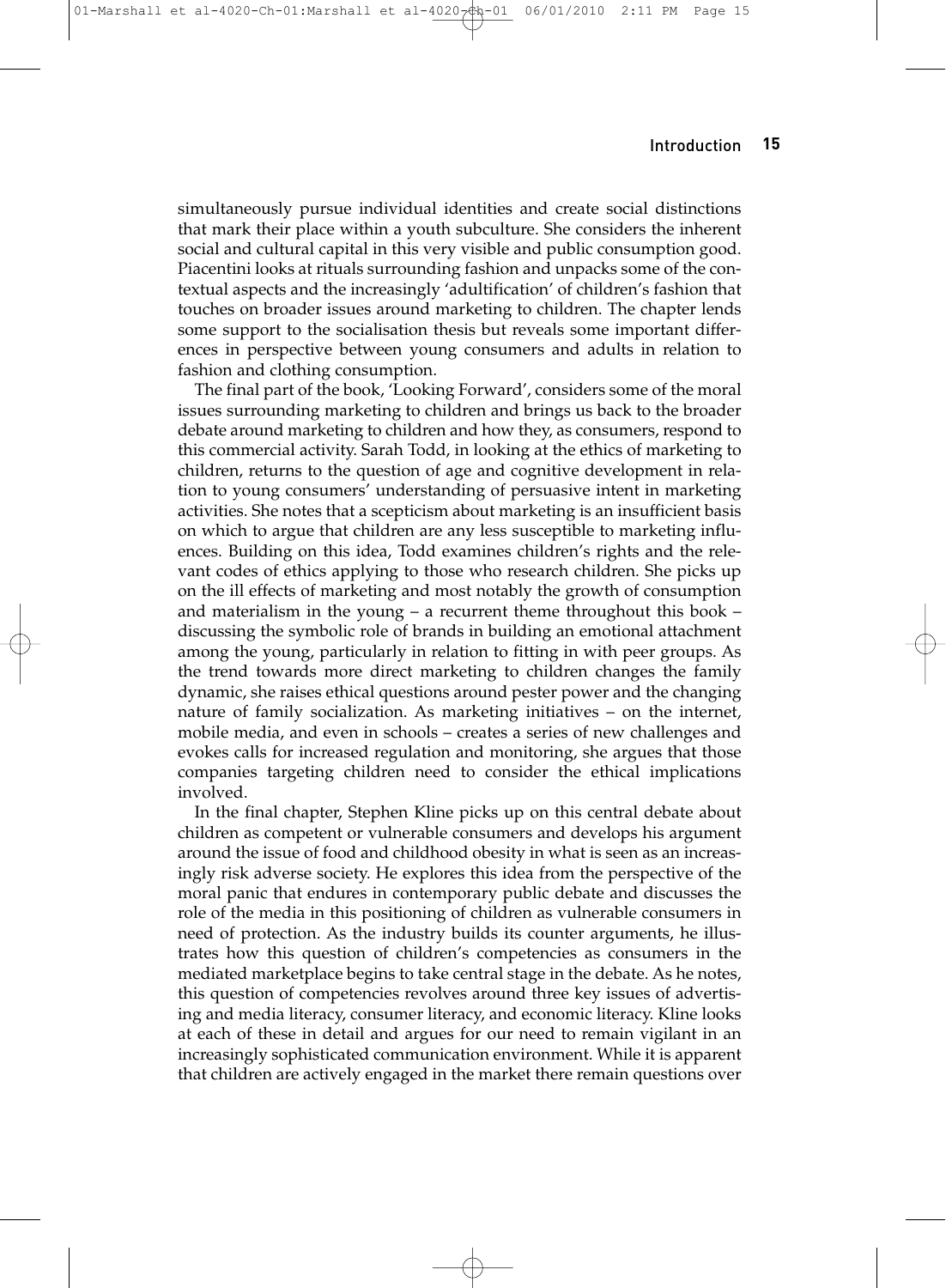their marketplace literacy, and this chapter raises a number of important issues in relation to children as consumers.

In summary, this text offers a comprehensive and insightful overview of various aspects of children's consumption and their role as consumers. As the children's market grows in importance, we need to more fully understand their role as consumers both in terms of ensuring that they are adequately equipped to deal with the changing market and that any marketing addresses their specific needs and vulnerabilities. As the various chapters show, there is no clear answer to the question of whether children are either vulnerable or competent; the truth, if it exists, seems to lie somewhere between the two. That is not to say that we should not continue to regulate, monitor and legislate where appropriate, but it recognizes that we need to give children some credit as consumers. In looking at children as consumers it is easy to forget that we are adults and what may seem trite, fickle or unimportant to us may take on a different meaning to a young consumer. Debates around media literacy, marketplace competencies, or even specific aspects of consumption such as nutritional literacy are all attempts to address some of these issues, but from a policy perspective how we move forward depends very much on whether we start from a position of seeing children as vulnerable or competent. Hopefully this book will help readers to decide on where they stand in relation to young consumers. The title of the book, *Understanding Children as Consumers*, hints at new ideas about children as engaged and active consumers in the marketplace.

## **References**

Acuff, D. (1997) *What Kids Buy and Why: The Psychology of Marketing to Kids*. New York: Free.

- Advertising Association (2007) 'Interim review of the media landscape: food advertising changes in context'. Industry submission by the AA's Food Advertising Unit, September. Available at http://www.adassoc.org.uk/Interim\_Review\_of\_ Media\_Landscape.pdf (accessed 16 June 2009).
- Advertising Association (2009) '*Children's wellbeing in a commercial world*'. Acontribution by the Advertising Association to the DCSF enquiry, 26 January. Available at http://www.adassoc.org.uk/html/research\_and\_reports.html (accessed 16 June 2009).
- Andersen, L. P. (2007) 'Why don't they just show the product? Tween's reception and conception of TV-advertising', in K. Ekström and B. Tufte (eds), *Children and Media Consumption: On the Front Edge*. The international Clearinghouse on Children, Youth and media, Nordicom, Göteborg University. pp. 221–234.
- Bartholomew, A. and O'Donohoe, S. (2003) 'Everything under control: a child's eye view of advertising', *Journal of Marketing Management*, 19 (3–4): 433–458.
- Buckingham, D. (2000) *After the Death of Childhood: Growing Up in the Age of Electronic Media*. Cambridge: Polity.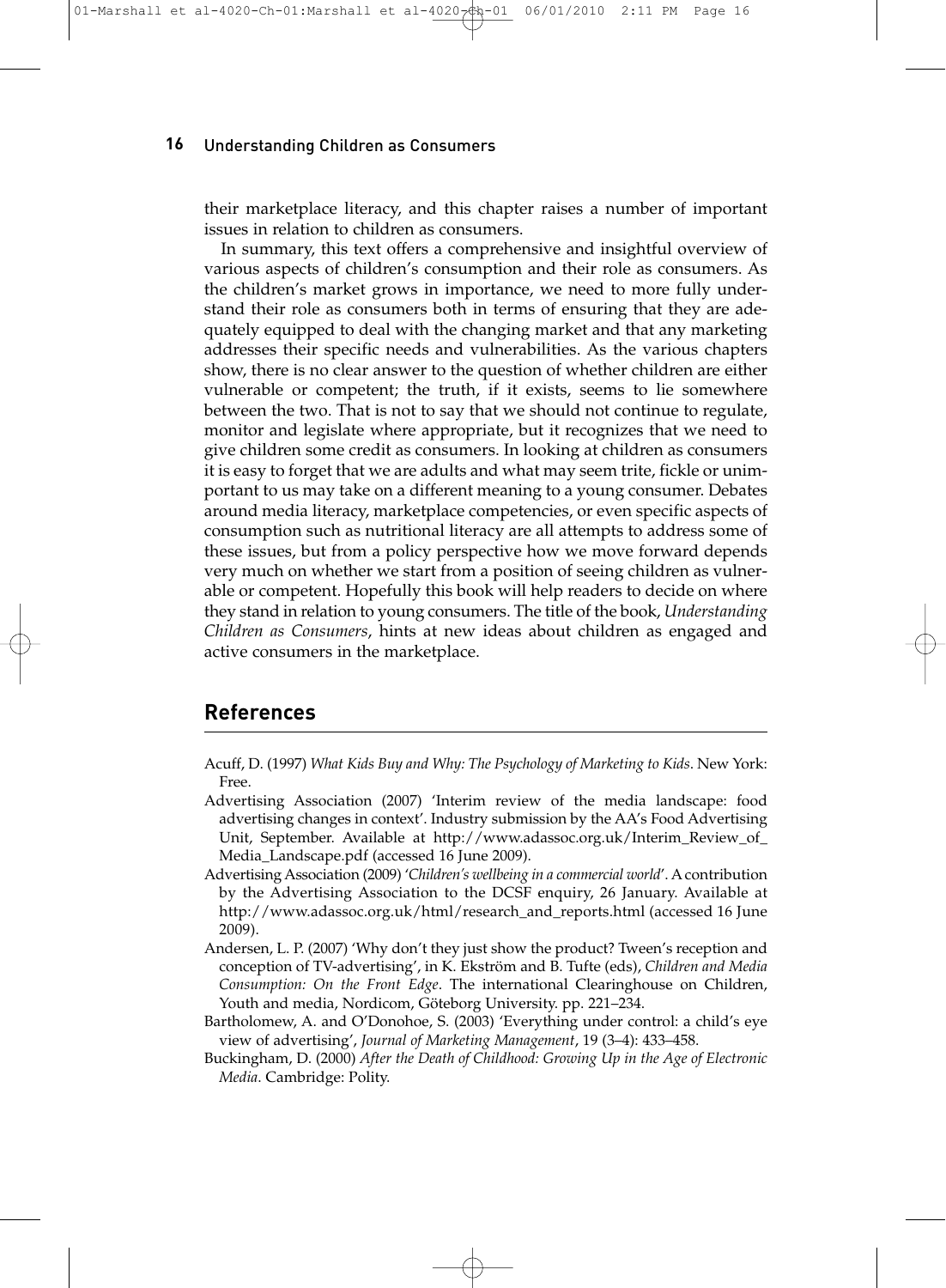Buckingham, D. (2008) *Youth Identity and Digital Media*. Cambridge, MA: MIT Press. Buckingham, D. and Willett, R. (eds) (2006) *Digital Generations: Children, Young People and New Media*. New Jersey: Lawrence Erlbaum.

- Carauna, A. and Vasello, R. (2004) 'Children's perception of their influence over purchases: the role of parental communication patterns', *Journal of Consumer Marketing*, 20 (1): 55–66.
- ChildWise (2008) *Monitor Report 2007/08*. Available at http://www.childwise.co.uk/ ChildWise-monitor-survey.asp (accessed 16 June 2009).
- ChildWise (2009) *Monitor Report 2008/09*. Available at http://www.childwise.co.uk/ ChildWise-monitor-survey.asp (accessed 16 June 2009).
- Clay, D. (2008) 'Assessment of the impact of the commercial world on childhood: a report by kids industries for the advertising association', (June). Available at http://www.adassoc.org.uk/ki\_AA\_RESPONSE\_V2\_30.6.08.pdf (accessed 16 June 2009).
- Cook, D. T. (2004) *The Commodification of Childhood: The Children's Clothing Industry and the Rise of the Child Consumer*. London: Duke University Press.
- Cross, G. (1997) *Kids' Stuff: Toys and the Changing World of American Childhood*. Cambridge, MA: Harvard University Press.
- Cross, G. (2004) *The Cute and the Cool: Wondrous Innocence and the Commercialization of Modern Childhood*. New York: Oxford University Press.
- Davis, J. (1990) *Youth and the Condition of Britain: Images of Adolescent Conflict*. London: Athlone.
- Del Vecchio, G. (1997) *Creating Ever cool: A Marketeer's Guide to a Kids Heart*. Gretna: Pelican.
- Ekström, K. and Tufte, B. (2007) *Children and Media Consumption: On the Front Edge*. The International Clearinghouse on Media Children Youth and Media, Nordicom, Göteborg University.

Guber, S. and Berry, J. (1993) *Marketing to and through Kids*. New York, McGraw-Hill.

- Gunter, B. and Furnham, A. (1998) *Children as Consumers: A Psychological Analysis of the Young People's Market*. London: Routledge.
- Halifax (2008) *Pocket Money Survey* (press release). Available at http://www. lloydsbankinggroup.com/media/pdfs/halifax/2008/August/25\_08\_08\_Halifax\_ pocket\_money\_survey\_2008.pdf (see also http://www.walesonline.co.uk/ business- in-wales/personal-finance/2009/02/18/children-s-pocket-money-rosefour-times-inflation-rate-91466-22953384/ or http://news.bbc.co.uk/1/hi/education/ 7837848.stm (accessed 16 June 2009)).
- James, A., Jenks, C. and Prout, A. (1998) *Theorizing Childhood*. New York: Teachers College Press.
- Kaiser Family Foundation (2006) 'It's child's play: advergaming and the online marketing of food to children'. A Kaiser Family Foundation Report (July). Available at http://www.kff.org/entmedia/7536.cfm (accessed 16 June 2009).
- Kaiser Family Foundation (2007) 'Food for thought: television food advertising to children in the United States'. A Kaiser Family Foundation Report (March). Available at http://www.kff.org/entmedia/7618.cfm (accessed 16 June 2009).
- Kline, S. (1993) *Out of the Garden: Toys, TV, and Children's Culture in the Age of Marketing*. New York: Verso.
- Kline, S., Dyer-Witheford, N. and De Peuter, G. (2003) *Digital Play: The Interaction of Technology, Culture and Marketing*. Montreal: McGill-Queen's University Press.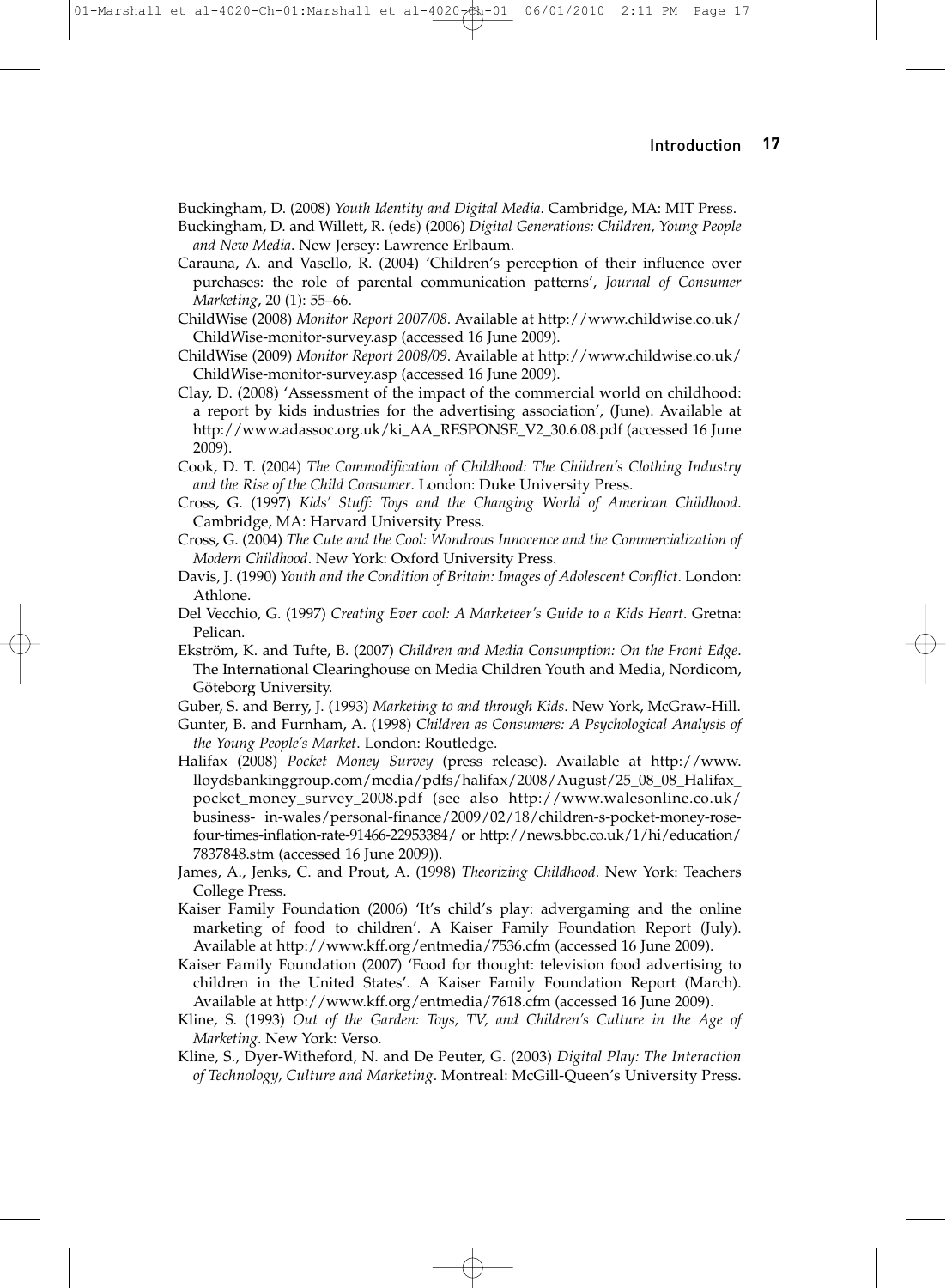01-Marshall et al-4020-Ch-01:Marshall et al-4020<sub>7</sub>\$h-01 06/01/2010 2:11 PM Page 18

#### **18** Understanding Children as Consumers

- Langer, B. (1994) 'Born to shop: children and consumer capitalism', in F. Briggs (ed.), *Children and Families: Australian Perspectives*. Sydney: Allen & Unwin.
- Langer, B. (2005) 'Consuming anomie: children and global commercial culture', *Childhood*, 12 (2): 259–271.
- Lawlor, M. and Prothero, A. (2002) 'The established and potential mediating variables in the child's understanding of advertising intent: towards a research agenda', *Journal of Marketing Management*, 18 (5/6): 481–499.
- Lee, M., Choi, Y., Taylor, E. and Cole, R. (2009) 'Playing with food: content analysis of food advergames', *Journal of Consumer Affairs*, 43 (1): 129–154.
- Lindstrom, M. and Seybold, P. (2003) *Brand Child: Insights into the Minds of Today's Global Kids: Understanding Their Relationship with Brands*. Sterling,VA: Kogan Page.
- Linn, S. (2004) *Consuming Kids*. New York: New.
- Livingstone, S. (2009) *Children and the Internet: Great Expectations and Challenging Realities*. Cambridge: Polity.
- Livingstone, S. and Helsper, E. (2004) 'Advertising foods to children: understanding promotion in the context of children's daily lives'; review of the literature prepared for the Research Department of OFCOM. Available at http://www.ofcom.org.uk.
- Livingstone, S. and Helsper, E. J. (2006) 'Does advertising literacy mediate the effects of advertising on children? A critical examination of two linked research literatures in relation to obesity and food choice', *Journal of Communication*, 56: 560–584.
- McNeal, J. (1987) *Children as Consumers: Insights and Implications*. Lexington, MA: Lexington.
- McNeal, J. (1992) *Kids as Customers*. New York: Lexington.
- McNeal, J. (1999) *The Kids Market: Myths and Realities*. Paramount Market Publishing.
- McNeal, J. (2007) *On Becoming a Consumer: The Development of Consumer Behavior Patterns in Childhood*. New York: Elsevier Science & Technology.
- Mayo, E. and Nairn, A. (2009) *Consumer Kids: How Big Business is Grooming our Children for Profit*. London: Constable.
- Moore, E. (2004) 'Children and the changing world of advertising', *Journal of Business Ethics*, 52 (June): 161–167.
- Moore, E. S. and Rideout, V. J. (2007) 'The online marketing of food to children: is it just fun and games?', *Journal of Public Policy & Marketing*, 26 (2): 202–220.
- Nairn, A. and Fine, C. (2008) 'Who's messing with my mind? The implications of dual-process models for the ethics of advertising to children', *International Journal of Advertising*, 27 (3): 447–470.
- Nairn, A., Ormrod, J. and Bottomley, P. (2007) 'Watching, Wanting and Wellbeing', National Consumer Council, London. Available at http://www.agnesnairn.co.uk/ policy\_reports/watching\_wanting\_and\_wellbeing\_july\_2007.pdf.
- Office for National Statistics (2009) *Social Trends 39*. Basingstoke: Palgrave Macmillan. Available at http://www.statistics.gov.uk/socialtrends39/
- Palmer, S. (2007) *Toxic Childhood: How The Modern World Is Damaging Our Children And What We Can Do About It*. London: Orion.
- Preston, C. (2004) 'Children's advertising: the ethics of economic socialisation', *International Journal of Consumer Studies*, 28 (4): 364–370.
- Robertson, T. S. and Rossiter, J. R. (1974) 'Children and commercial persuasion: an attribution theory analysis', *Journal of Consumer Research*, 1 (1): 13–20.
- Schor, J. (2004) *Born to Buy: The Commercialised Child and the New Consumer Culture*. New York: Scribner.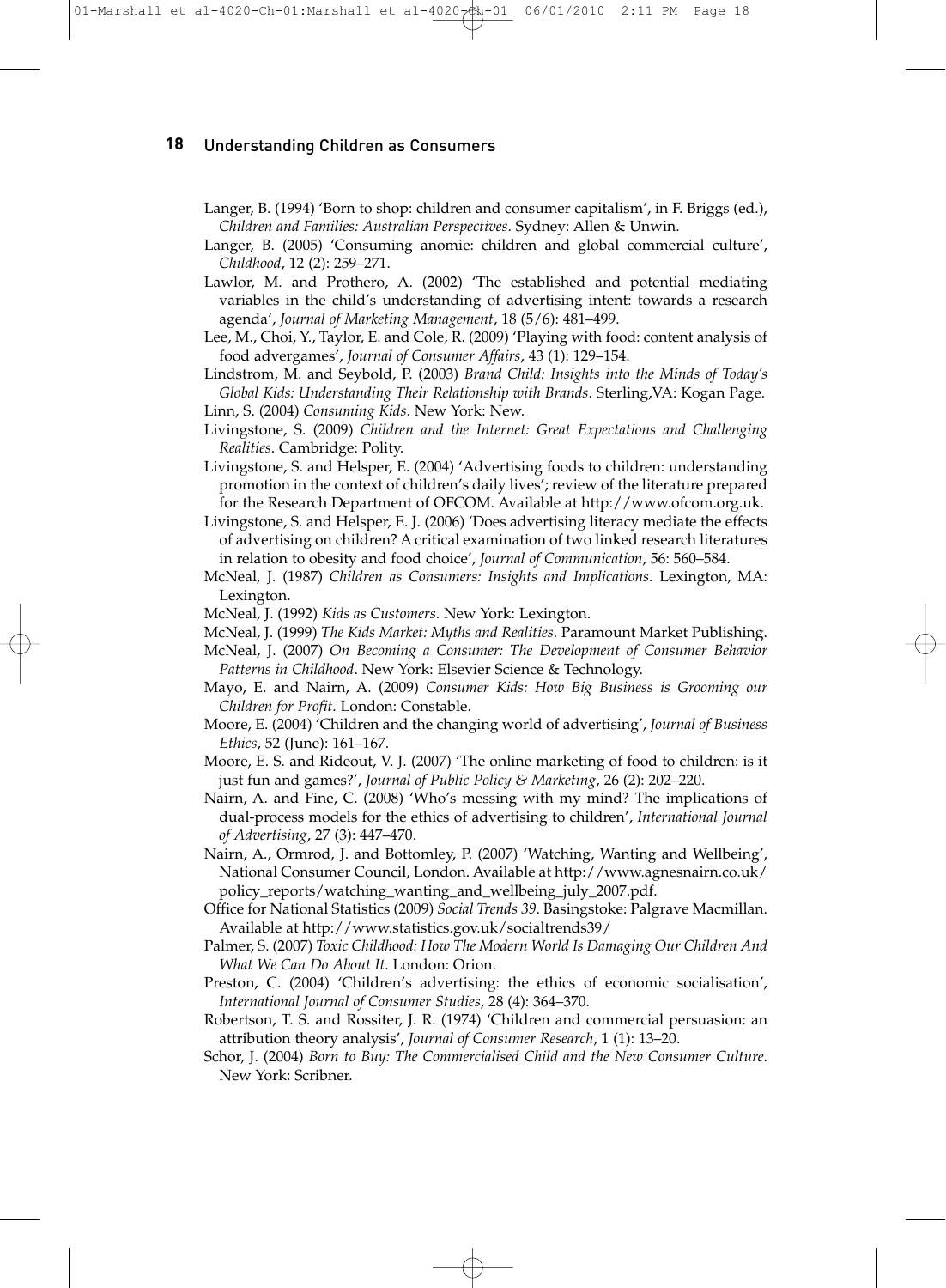- Schor, J. (2006) 'When childhood gets commercialized, can children be protected?', in U. Carlsson (ed.), *Regulation, Awareness, Empowerment Young People and Harmful Media Content in the Digital Age*, The International Clearinghouse on Children, Youth and Media, Nordicom, Göteborg University. pp. 101–122. Available at http://www.nordicom.gu.se/
- Seiter, E. (1993) *Sold Seperately: Parents and Children in Consumer Culture*. New Brunswick, New Jersey: Rutgers University Press.
- Spungin, P. (2004) 'Parent power, not pester power', *International Journal of Advertising and Marketing to Children*, 5 (3) (April–June): 37–40.
- Tufte, B., Rasmussen, J. and Christensen, L. (eds) (2005) *Frontrunners or Copycats?* Copenhagen: Copenhagen Business School Press.
- Wooton, M. (2003) 'Pestering parents: how food companies market obesity to children', Report 62, Center for Science in the Public Interest. Available at www. cspinet.org/new/pdf/pesteringparentsnopictures.pdf.

## **Notes**

- 1 Much of the discussion in the book centres around children under 12 and excludes infants. Anumber of chapters focus on tweens i.e. those between 7 and 12 years old.
- 2 Dan Cook (2004: 3) uses the term 'pediocularity' to describe the situation where the child's view is represented and adjudicated by commerce.
- 3 But with that comes some responsibility. If we are to allow children to 'choose', if we consider them as competent and capable, we have to live with the consequences. Treating them as consumers is not without risk but there are differing degrees of choice and debate around what is deemed acceptable and unacceptable consequences.
- 4 However, industry is beginning to fight back. A report for the Advertising Association, entitled 'Children's wellbeing in a commercial world', found no evidence of a decline in children's overall wellbeing, arguing that in certain aspects it had actually enhanced the wellbeing of children (AA, 2009: see also Clay, 2008).
- 5 The advertising industry has responded and recent reports found limited evidence of a decline in children's wellbeing over the past fifteen years (Advertising Association, 2007, 2009; Clay, 2008). However, there are concerns over the measure of self-esteem and the analysis used, and for this reason the reports are not cited in the text (personal communication, Agnes Nairn).
- 6 This follows the procedure used by Mayo and Nairn (2009) to estimate the size of the children's market including all purchases directly related to raising children but excluding additional family purchases that children may influence. Data from the US Census Bureau, Current Population Survey, 2008 Annual Social and Economic Supplement (http://www.census.gov/population/socdemo/hhfam/cps2008/tabC2-all.csv) show 74.014 million children under 18 in US households. Figures from the USDA Expenditure on Children by Families 2006 report (http://www.cnpp.usda.gov/Publications/CRC/crc2006.pdf#xml= http://65.216.150.153/texis/search/pdfhi.txt?query=dependent+children+num bers&pr=CNPP&prox=page&rorder=500&rprox=500&rdfreq=500&rwfreq=500 &rlead=500&rdepth=0&sufs=2&order=r&cq=&id=49a59efdd) estimate the total